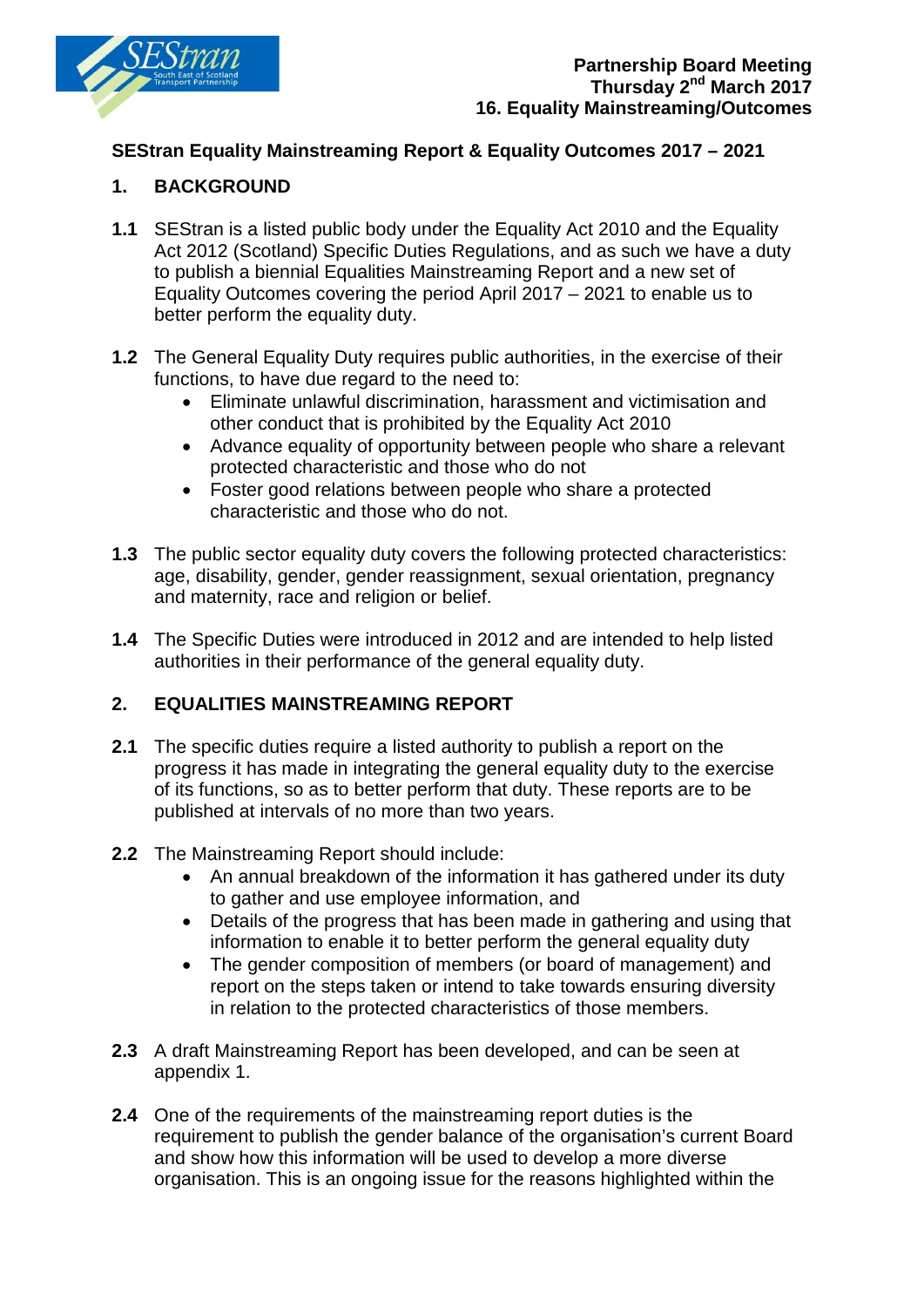Board Diversity Succession Plan report at Item 19 on this agenda.

### **3. EQUALITY OUTCOMES 2017 – 2021**

- **3.1** Equality Outcomes must be published every four years, the last set having been developed and published in 2013. There was therefore a need to review these outcomes and develop a new set to cover the period 2017 – 2021.
- **3.2** A review of the previous set of outcomes was carried out in autumn 2016. A clear result of this review was the need to focus on clearer outcomes, rather than actions/outputs. A number of the previous outcomes were based on the existing Regional Transport Strategy, developed in 2006/07 when SEStran had a considerable capital budget. In the course of subsequent years, this funding was removed from SEStran's control, reducing the capability of SEStran to directly influence delivery of many of the outcomes.
- **3.3** SEStran employees met several times over the autumn months to discuss the process of reviewing the set of outcomes and developing new outcomes. From these meetings a project plan and participation statement was developed to better enable the involvement of individuals and groups representing those with protected characteristics under the Equality Act to know how and when they can engage with shaping SEStran's Equality Outcomes. The participation statement was subsequently endorsed by the Equalities Forum on the 24<sup>th</sup> October.
- **3.4** As SEStran currently has a very specific remit to produce a Regional Transport Strategy, alongside our duties as an employer, two outcomes were developed on the following 2 strategic issues:
	- An equitable, diverse and representative organisation
	- A safe, accessible and equitable regional transport network.
- **3.5** SEStran officers recognise that the two areas of focus above do not cover all that we aspire to do on equality, but they focus on our main functions and duties. We recognise that there are other important issues in terms of equality, but these are within the duties of other public bodies. Clearly, if SEStran was in the future to receive further powers, functions and resources e.g. a move to a Model 3 RTP, we would seek to develop further relevant outcomes.
- **3.6** At the Partnership Board meeting of the 2<sup>nd</sup> December, the Board approved a 4-6 week consultation period on the Outcomes. This was issued on the 15<sup>th</sup> December and closed on the  $17<sup>th</sup>$  January. Three responses were received and in the main outlined broad support or agreed on both Outcomes. The key requests were that there be a greater inclusion of learning disability groups and local groups along with a request to address information gaps for certain groups who couldn't access RTPI. The Equalities forum has an open membership but officers will seek to engage the types of groups outlined above and consider how to progress the request on RTPI.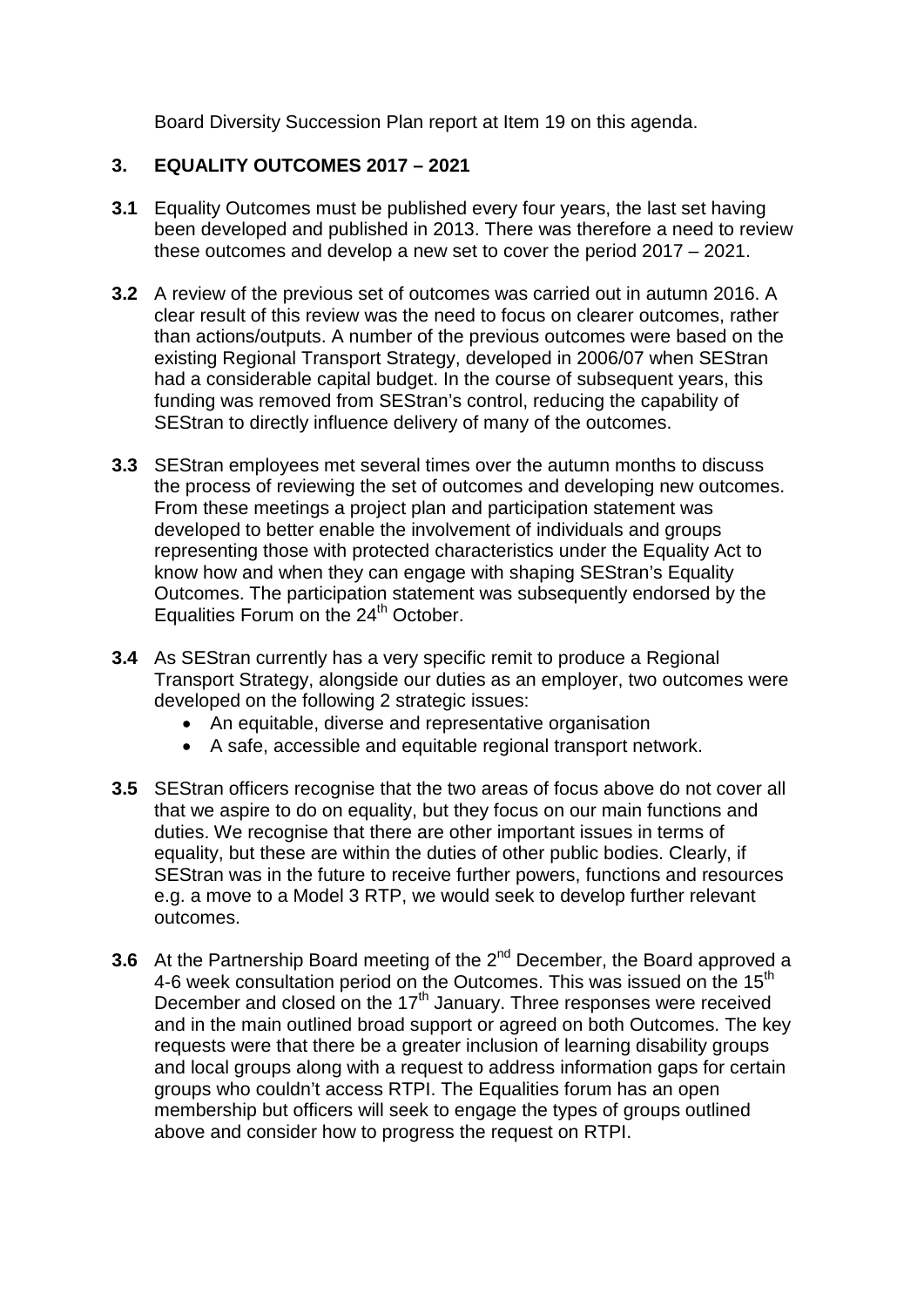- **3.7** The Equality Outcomes 2017 2021 were taken to the SEStran Equalities Forum on the 27<sup>th</sup> January for a final review. There were no further significant comments and the Forum agreed that the Outcomes were proportionate to the size of the organisation.
- **3.8** A draft report of the SEStran Equality Outcomes 2017 2021 has been prepared and is available at appendix 2.

### **4. CONCLUSIONS / RECOMMENDATIONS**

- **4.1** The Board are asked to:
	- 1. Approve the Equality Mainstreaming Report & the Equality Outcomes Report

Emily Whitters<br> **Business Support Officer**<br> **CENTER BUSINESS**<br> **Business Support Officer**<br> **CENTER BUSINESS Business Support Officer** 23<sup>rd</sup> February 2017

**Appendix 1 –** Draft Equalities Mainstreaming Report

**Appendix 2 –** Draft Equalities Outcomes 2017 – 2021 Report

| <b>Policy Implications</b>         | As outlined above. |
|------------------------------------|--------------------|
| <b>Financial Implications</b>      | N/A                |
| <b>Equalities Implications</b>     | As outlined above. |
| <b>Climate Change Implications</b> | N/A                |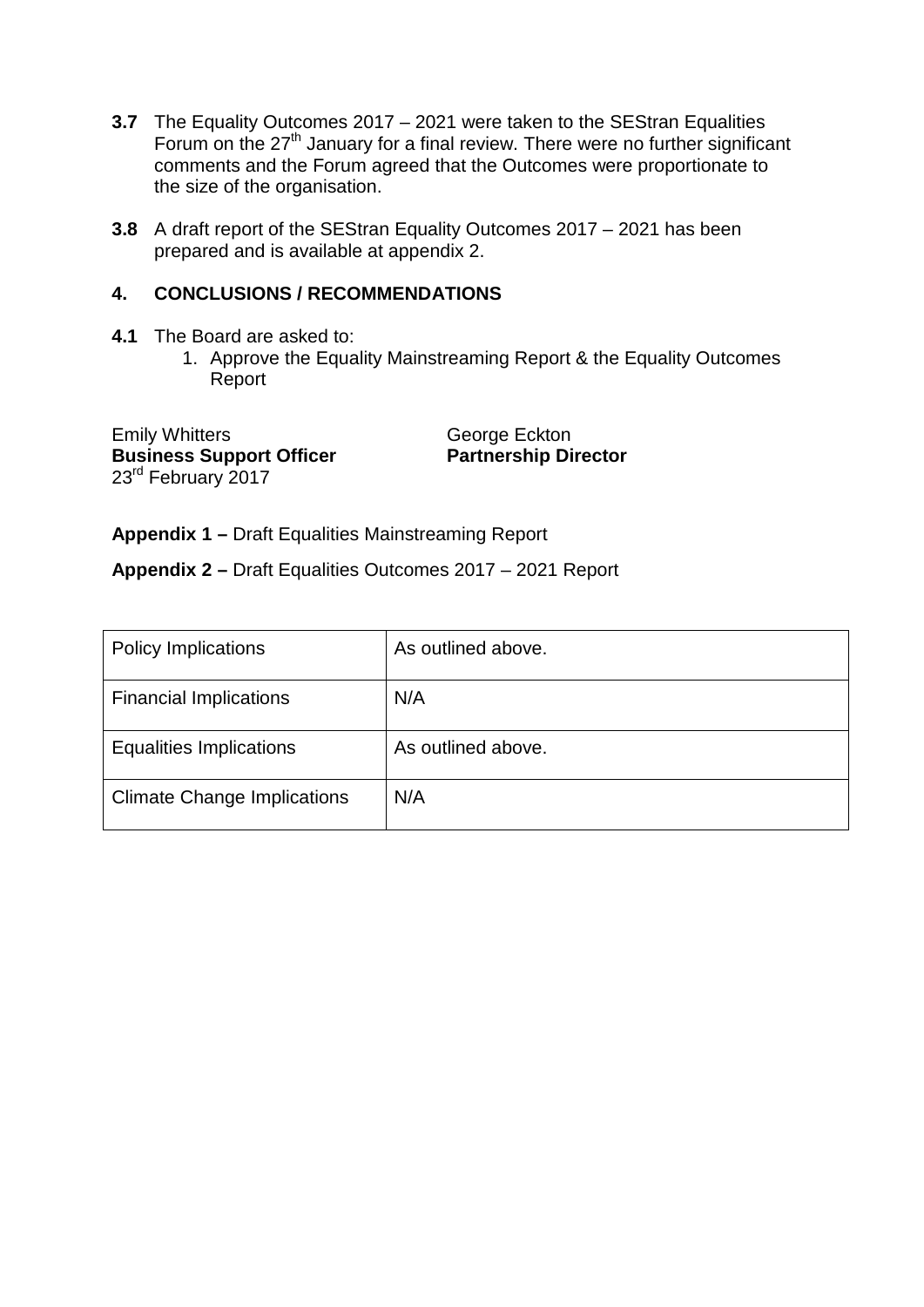### **SEStran Equalities Mainstreaming Report 2015 - 2017**

#### **Foreword / Corporate Commitment**

SEStran recognise our ethical and statutory obligations to proactively promote equality, equity and diversity outcomes. Unfair treatment on the grounds of any protected characteristic or societal position cannot be justified, must be shown not to be justified and in doing so demonstrated clearly that it is taken seriously.

SEStran in our projects, priorities and policies will treat all employees and stakeholders with dignity, fairness and respect. Equality and Diversity are essential preconditions to all of our strategic objectives for the organisation, not just to the continuous improvement in our achievement of our Public Sector Equality Duties. Equality mainstreaming is a corporate aim for our decision-making, we need to consider and co-design the outcomes of actions for all groups, to seek to intervene at the earliest opportunity to prevent negative outcomes and sustainably resource actions and positive outcomes.

Through our Equalities Forums and other actions, SEStran is committed to bring all groups and particularly those currently marginalised into the core of the policy and project political decision making process.

SEStran values diversity, recognising the positive impact that people with different backgrounds, skills and attributes can bring to the delivery of actions. SEStran seeks to enable positive change to established methods leading to innovation and greater equality, equity and diversity. I recognise that colleagues, communities and codesign partners will have different needs, different strengths and different goals but we commit through the publication of our Equality Outcomes 2017-21 to welcome and embrace the continuing challenge to eliminate discrimination, advance equality and equity of opportunity where possible and foster good relations with all users of transport networks across the South-East of Scotland.

Since taking up post in June 2016 I have sought and will continue to provide personal leadership on the mainstreaming of equality, equity and diversity. The outcomes above are key tenants of the strategic priorities foreseen for SEStran in 2017-18 and beyond. Within the Business Plan 2017/18 we have outlined our aims to deliver a number of priorities, which in promoting will also promote equality and further embed within our structures equality as a core decision-making component of our work, in place from the start of any project influencing the structures we adopt for work, the behaviours we transmit to partners and the culture promoted within the organisation.

We will act to continuously mainstream positive equality, diversity and cohesion outcomes for the transport network of the South-East of Scotland.

George Eckton

GIV Echter

Partnership Director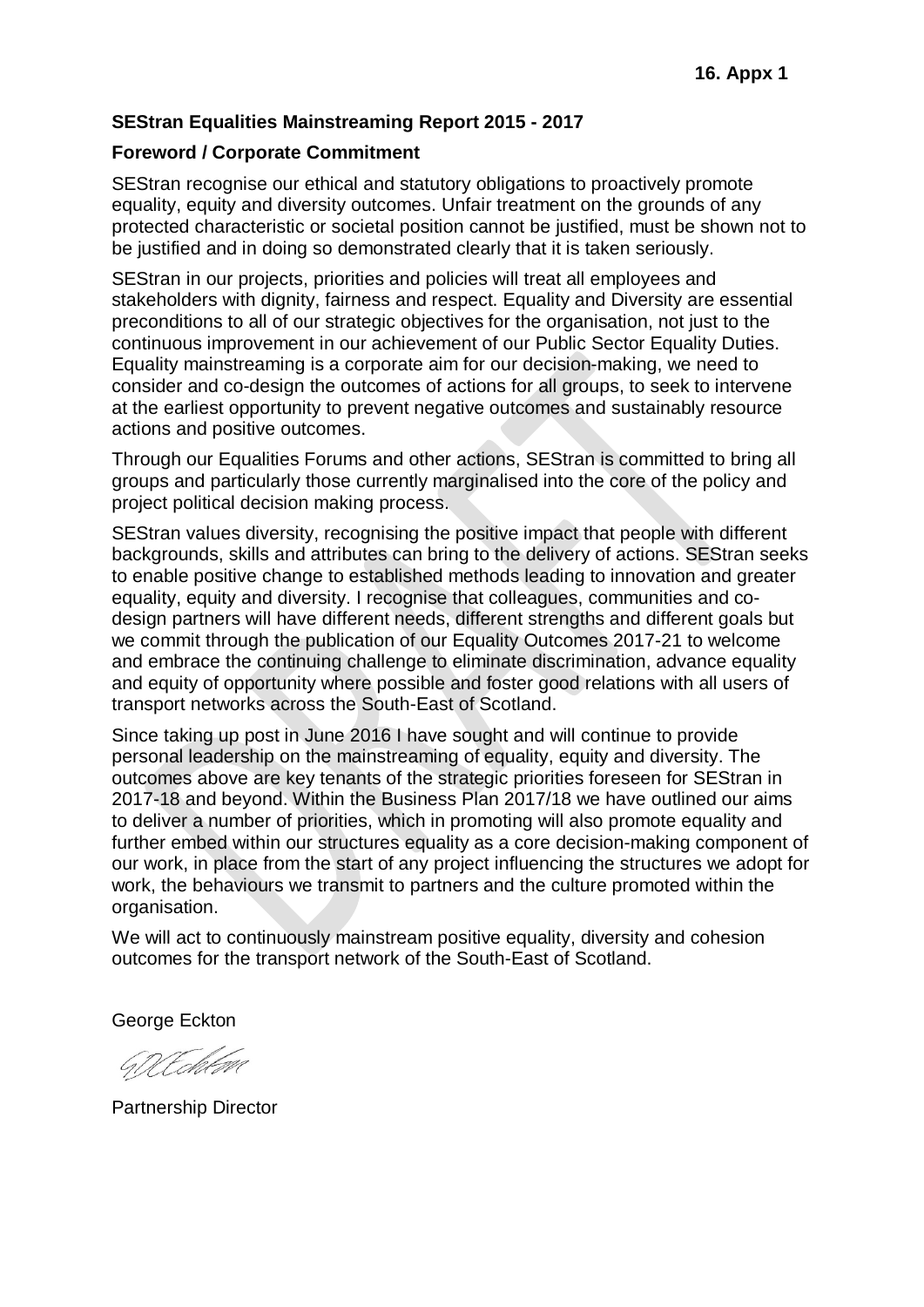# **About SEStran – Role & Function**

SEStran is one of seven Regional Transport Partnerships (RTP's) in Scotland. Our partnership area includes 8 local authorities, including City of Edinburgh, East Lothian, Midlothian, West Lothian, Fife, Falkirk, Clackmannanshire and Scottish Borders. This covers an area of 3180sq miles and is home to 28% of Scotland's population. SEStran aims to develop a sustainable transportation system for the South East of Scotland that will enable business to function effectively, and provide everyone living in the region with improved access to healthcare, education, public services and employment opportunities. SEStran is a Model 1 RTP, as defined under the Transport (Scotland) Act 2005, with a main function to deliver a Regional Transport Strategy (RTS) for the area. SEStran's RTS is the cornerstone of our work, it lays out our vision for the strategic development of transport in South East Scotland up to 2028 and includes a particular focus on links to and from Edinburgh, as the economic hub of the region. SEStran is currently a small organisation with a total of eight staff.

### **Legal Context**

The Public Sector Equality Duty came in to force in April 2011. The Equality Duty was created under the Equality Act 2010. The Equality Duty replaced the race, disability and gender equality duties. The Equality Duty was developed in order to harmonise the equality duties and to extend it across the protected characteristics. It consists of a general equality duty, supported by specific duties which are imposed by secondary legislation. Those subject to the equality duty must, in the exercise of their functions, have due regard to the need to:

- Eliminate unlawful discrimination, harassment and victimisation and other conduct prohibited by the Act.
- Advance equality of opportunity between people who share a protected characteristic and those who do not.
- Foster good relations between people who share a protected characteristic and those who do not.

The Act explains that having due regard for advancing equality involves:

- Removing or minimising disadvantages suffered by people due to their protected characteristics.
- Taking steps to meet the needs of people from protected groups where these are different from the needs of other people.
- Encouraging people from protected groups to participate in public life or in other activities where their participation is disproportionately low.

The equality duty covers the nine protected characteristics: age, disability, gender reassignment, pregnancy and maternity, race, religion or belief, sex and sexual orientation. Public authorities also need to have due regard to the need to eliminate unlawful discrimination against someone because of their marriage or civil partnership status.

This report demonstrates our progress and continuous improvement action to regarding the exercising our functions and delivery of our Equality Duties.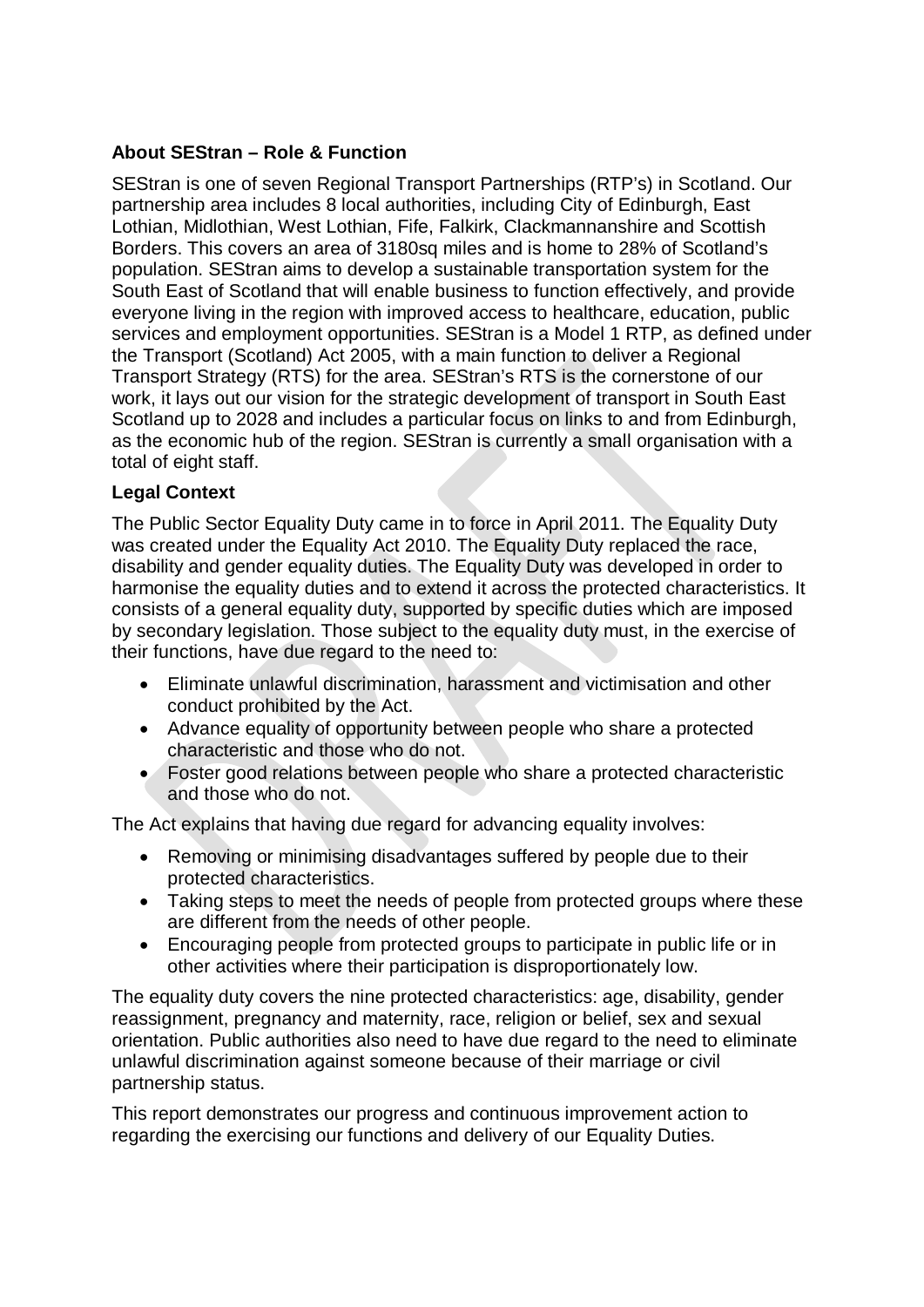# **Equality Outcomes**

SEStran published a set of Equality Outcomes in 2013 to cover the period 2013 – 2017.<sup>1</sup> These outcomes were reviewed as part of the development of the new set of Equality Outcomes and officers found that the Outcomes were disproportionate to the size of the organisation and many of them were actions/outputs rather than deliverable outcomes. As a result of this review, officers developed two outcomes to cover the main functions of the organisation both in our duties as an Employer and in our remit to produce a Regional Transport Strategy (RTS). The Equality Outcomes 2017 – 2021 can be seen in full in the separate SEStran Equality outcomes 2017 – 2021 report.

# **How we seek to Mainstream equality**

Over the period 2015 – 2017, SEStran have sought to mainstream Equality in to our core functions in several ways, as outlined below.

### **1. How we assess impact on equality**

In the spirit of the Equality Duties, we seek to involve and inform equality groups right from the start of discussions of proposals, policies or projects, progressing on to a more structured assessment in any subsequent stages. For example, in our current discussions on a move to a Model 3 authority, we asked Professor Rye, as part of the remit of his report, to assess equality groups impact and intersectionality. We aim to operate a proportional approach to the specific duties dependent on the scale of the progress, and if a policy/proposal/project progressed we would undertake a more formal equality impact assessment (EQIA) at present as an appropriate mechanism to asses continuing impact of proposals. We have the relevant impacts front and centre in any policy development and decision making.

SEStran is very clear we need to ensure the needs of people are taken in to account during the development and implementation of a new policy or service or when a change is made to a current policy or service. Whilst there isn't one format of EQIA, we are seeking to develop and inform our projects in a spirit of co-design and will develop a protocol to this effect.

# **2. How our relevant policies e.g. public procurement, HR address equality**

SEStran have endeavoured to mainstream the equalities duty in to all relevant policies and procedures. The Corporate Procurement Policy was updated in September [2](#page-5-1)016<sup>2</sup> and takes account of the Scottish Government's Public Services Reform Agenda and the subsequent Procurement Reform (Scotland) Act 2014 and the associated Public Contracts (Scotland) Regulations 2015. There are several principles that govern this policy, including "Consider how procurement can improve the economic, social and environmental wellbeing of the SEStran area with particular reference to reducing inequality in the SEStran area, facilitate the involvement of small and medium enterprises, third sector bodies and supported business, and promote innovation." & "Demonstrate through the procurement process that SEStran has given due regard to whether the award criteria and conditions relating to the

<span id="page-5-0"></span> $1$  LINK TO EQUALITY OUTCOMES 2013 – 2017 REVIEW DOCUMENT

<span id="page-5-1"></span><sup>&</sup>lt;sup>2</sup> http://www.sestran.gov.uk/uploads/SEStran\_CorporateProcurementPolicy\_FINAL\_Sep\_16.pdf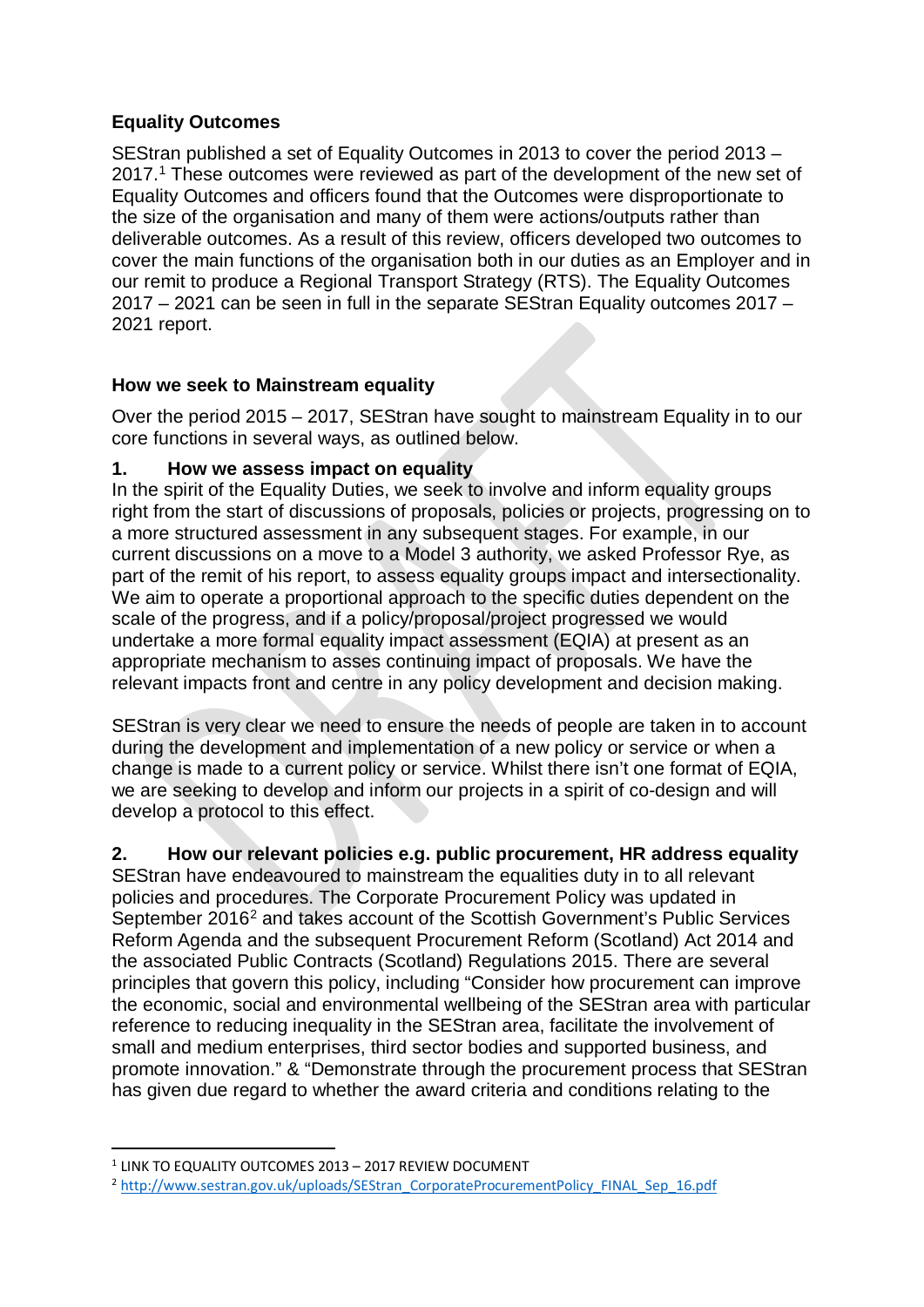performance of a relevant contract should include consideration to enable it to better perform its equality duty."

Equality and diversity is a fundamental principle in all HR policies and procedures which are actively promoted in SEStran. All policies are compliant with the Equality Act 2010 and seek to promote an inclusive and accessible workplace. In September 2016 SEStran rolled out a flexitime scheme to staff within a revised Flexible Working Policy in order to assist staff in balancing their work and home life.

SEStran have consulted with outside organisations, such as Changing the Chemistry and Equate Scotland, on how to make our recruitment process as accessible as possible in attracting a diverse range of candidates, both in the application process and in the advertising of posts to reach a wide audience. The selection process emphasises individual skills, abilities and experience necessary for any role. We also carry out equality monitoring on the recruitment and selection process through the use of questionnaires.

### **3. Thistle Card & App**

SEStran has, since 2011, run the Thistle Card scheme. This has been an extremely successful scheme that aims to give disabled and elderly transport users more confidence in using public transport. Between 2015-2017, 2201 Thistle Cards were distributed. This has been a significant reduction since the Card was introduced in 2011 where 25,000 cards were distributed, however this can be attributed to perhaps having reached saturation. However, SEStran will seek to continue to promote the Card. SEStran also made the decision to make the design freely available for the Thistle Card in order that it could be easily used in other areas of Scotland. In early 2017 another RTP launched the Card in their area, allowing more people to utilise the Card and increasing accessibility to public transport across Scotland.

In 2016 SEStran developed a Thistle Card App, designed to replicate the original card. The app is not a replacement for the Card, but seeks to increase use and awareness of the Thistle Card Scheme. The app is free to download and SEStran are in discussions with developers to further the potential of the app. By promoting the use of the Thistle Card & App, SEStran look to reduce barriers to accessing public transport for all and promote social inclusion for those who have no other means of transport. In 2015 SEStran's work with the Thistle Card was recognised by the Scottish Accessible Transport Alliance (SATA) with an achievement award in recognition of outstanding achievement in facilitating transport services for disabled people.

### **4. Equate Scotland Placement**

SEStran will seek to address the gender imbalance currently in STEM subjects in Scotland by working with Equate Scotland to take positive action in employing a female student for a summer placement.

### **5. Equalities Forum**

SEStran holds an Equalities Forum which has met 3-4 times a year, involving local equalities groups, to discuss the work that SEStran is doing and how it operators, to get feedback and suggestions on how we can usefully improve on equalities issues.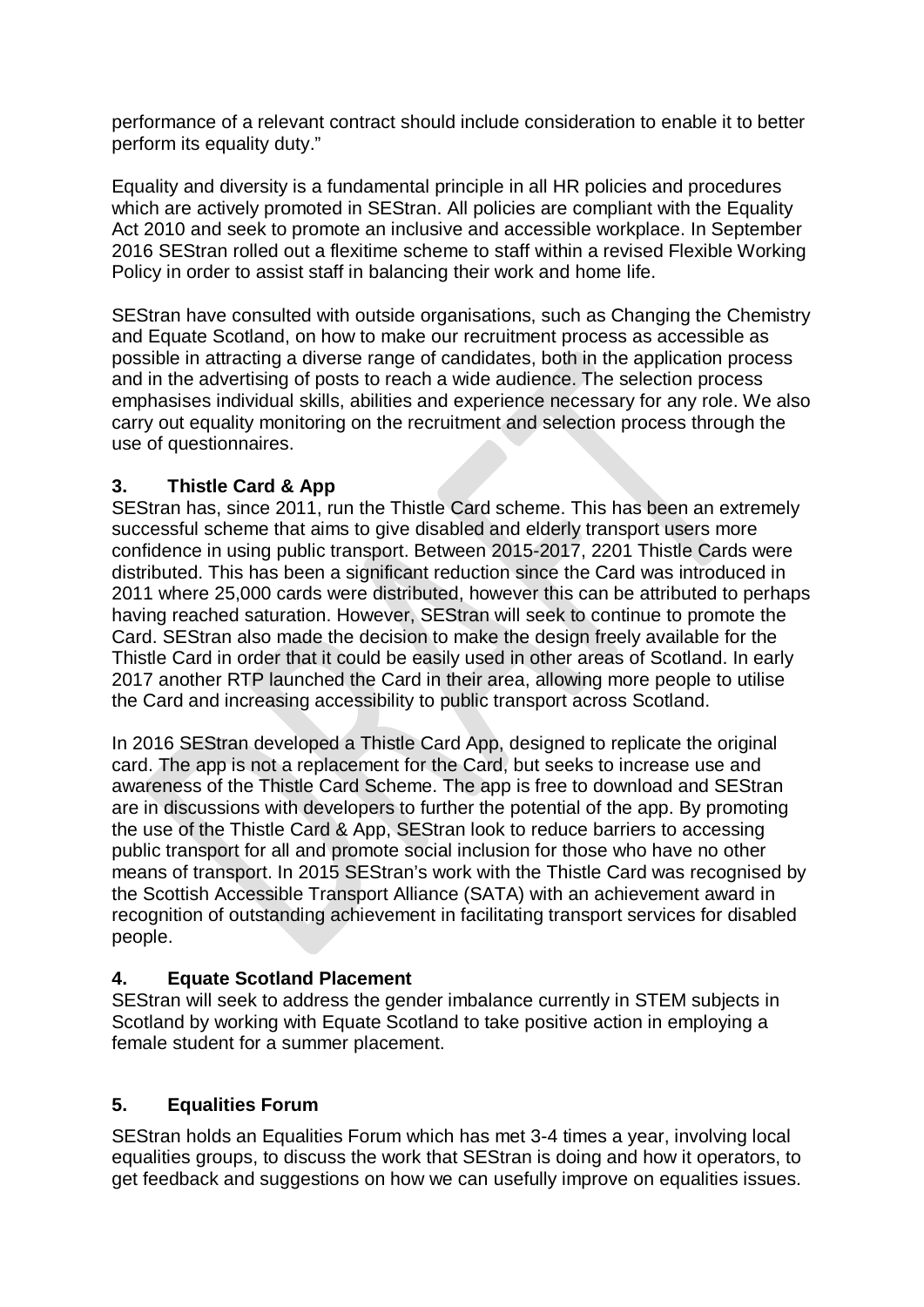This Forum is an important way for SEStran to co-design on all projects and policies and gain input from individuals with protected characteristics or from groups representing the interests of those with protected characteristics. In this way we seek to mainstream Equalities in to the work of the Partnership. Further, SEStran is undertaking to reinvigorate the membership of the Forum in order to engage with as wide a range of people and groups as possible.

# **6. Disability Confident Scheme**

SEStran are signed up to the Disability Confident scheme in a clear commitment to ensure that disabled people and those with long term health conditions have the opportunities to fulfil their potential and realise their aspirations.

- Ensure our recruitment process is inclusive and accessible
- Communicate and promote vacancies
- Offer an interview to disabled people
- Anticipate and provide reasonable adjustments as required
- Support any existing employee who acquires a disability or long term health condition, enabling them to stay in work
- At least one activity that will make a difference for disabled people.

# **7. Job Evaluation**

Job evaluation is a systematic and transparent mechanism of determining an equitable and fair value of a job in relation to other jobs within the same or similar organisation. It tries to undertake an equitable and impartial approach to establishing an evidence and competency based pay structure. This was seen as fundamental to addressing the issues of SEStran as an employer.

The job evaluation is progressing with grading being carried out by colleagues at Falkirk Council. The process has sought to address some issues of historical responsibilities allocation and also provide a grading structure that seeks to enable progression which have accumulated since the original structure was put in place in 2007. It is seeking to report by the end of April 2017.

# **8. Board Diversity**

SEStran is committed to making progress on improving the diversity of our Board to encourage new and innovative thinking and maximise use of talent, leading to better decision making and governance. The current gender balance of the Board is XX/XX, as surveyed by Scottish Government. While the majority of the SEStran Partnership Board is made up of elected members, we will seek to influence the gender balance of our non-elected members through signing the voluntary One Scotland 50/50 pledge, as endorsed by the Equalities Forum, and by undertaking an inclusive application process when the next term for non-councillor members begins in 2018. In order to fully develop Board Diversity, we have produced a Board Diversity Succession Plan, published in conjunction with this report that lays out in full the process we will take in order to deliver a more diverse Board.

# **9. CIHT Charter**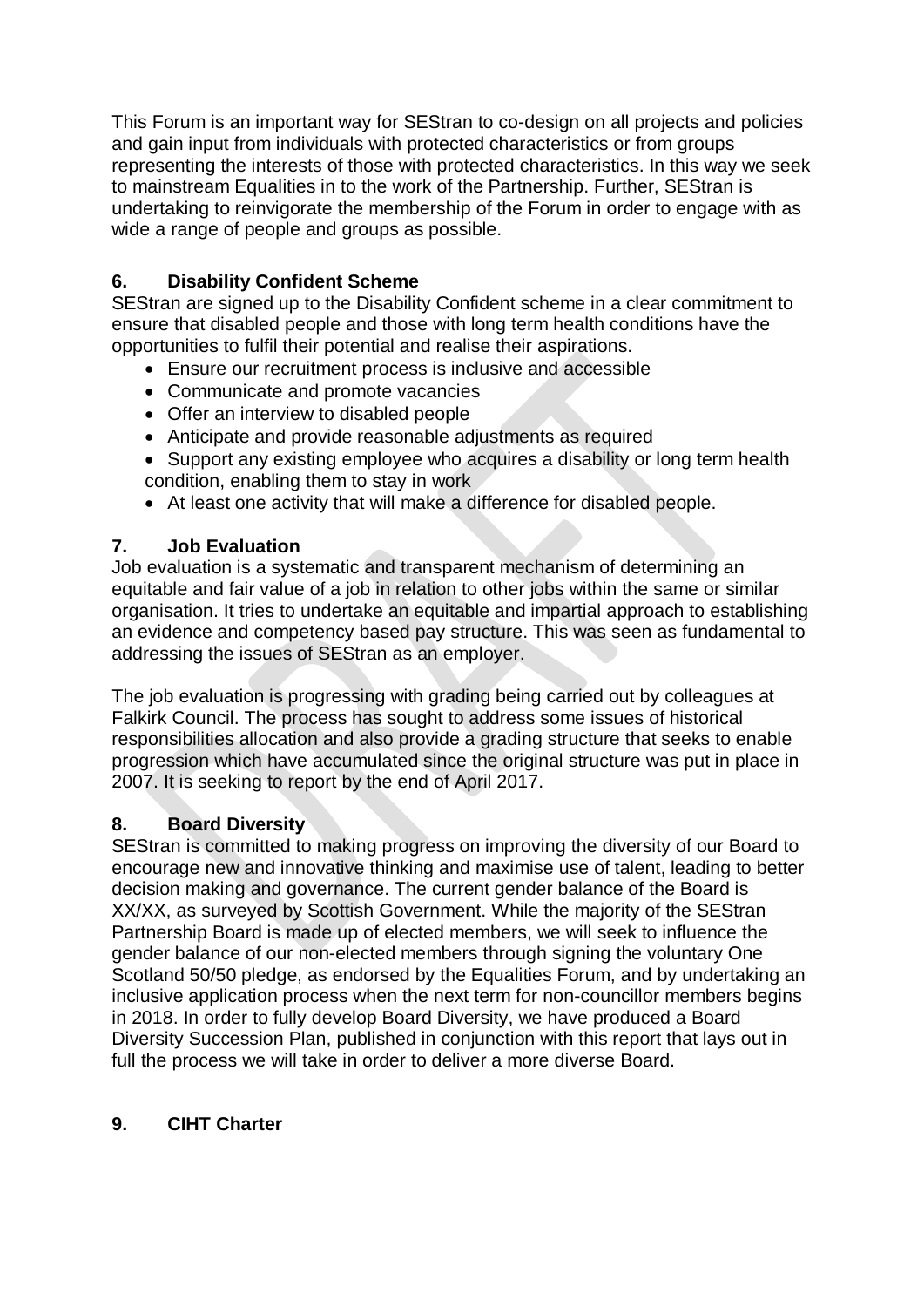SEStran have further demonstrated a commitment to the diversity and inclusion agenda by signing the Chartered Institute of Highways & Transportation (CIHT) diversity and inclusion charter. Through this Charter we will:

• Strive to achieve best practice in our recruitment, retention and career progression practices as employers

• Support the development of good diversity and inclusion practice by collecting and sharing examples of practical activities that contribute to progress with CIHT and other signatories

• Assign responsibility for meeting our Charter Commitments to a named, senior level individual.

• Work together to develop and adopt future protocols and practice that support the implementation of the aims of this Charter.

• Recognise, respect, capitalise and celebrate contributions from different people to strengthen team performance

• Display the CIHT diversity and inclusion logo to publically demonstrate our commitment to this agenda.

We have been invited to submit our progress towards these goals as part of the CIHT awards 2017.

### **10. X Route**

SEStran have worked with 4 groups of young people over 2015 – 2017 to explore their attitudes to active travel and actively interest and engage them in the statutory transport planning process. We are proud of the partnership working with Young Scot to deliver this exciting and innovative study. Young people are often overlooked when considering transport issues and this report gives young people a platform and a voice to express the barriers they face when considering active travel options. Active travel plays a vital role in creating a sustainable transport network across the region and we must continue to strive to engage and encourage those who are often underrepresented if we wish to make active travel an easy and natural choice. Going forward, SEStran is committed to support its partnership with Young Scot, using their fantastic co-design method, to continue to engage and empower the future users of our transport network in the planning process and has submitted a funding bid as part of a consortium to Horizon 2020 fund to continue this type of work and also have approval from the Scottish Roads Research Board to implement some of the original X-Route suggestions from young people.

### **11. Stonewall Scotland**

SEStran has actively engaged with Stonewall Scotland over the course of 2017 in terms of membership of their Diversity Champions programme. We have committed to join as part of our Equality Duties and have negotiated a wider membership proposal to all RTPs to access the programme as a collective membership, involve a strategic link up between all RTPs to ensure policies and practices are consistent and unified across Scotland, which will allow for further good practice in creating more cohesive regional work. The programme comes with a dedicated client account manager based in Edinburgh who is able to work with SEStran to develop LGBT inclusive policies and also offer wider support at any time on progressing equality &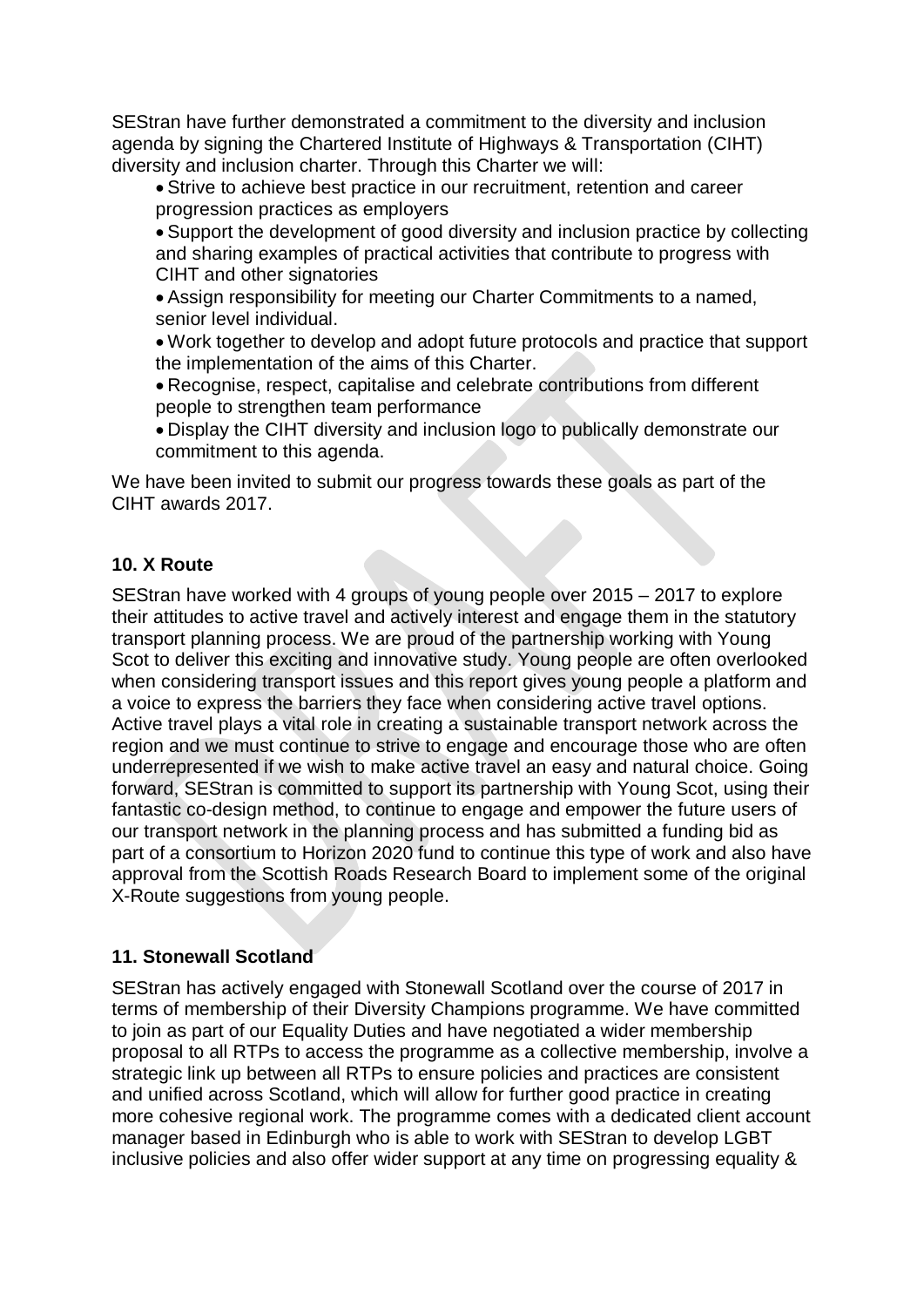diversity outcomes in line with our PSED both in terms of our duties as an employer but also in terms of the inclusivity of the regional transport network.

### **Employee Data**

SEStran have collected staff data but due to the small numbers of staff we are not required to publish the data for data protection. SEStran will use the collected data to better understand the workforce profile, enabling us to identify areas of improvement and eliminate any adverse impact on equality. It will allow the targeting of support for areas of under-representation within the workforce, enable us to take positive action and produce a longitudinal term dataset to inform long-term workforce planning and assess our current policies and procedures. To be effective in assessing equality data we rely on data from staff to undertake the widest possible analysis and we will strive to increase response rates over the period of 2017-2021. SEStran is committed to effective monitoring of equality impact data for our workforce, as a clear sign to all that we are committed to equality and supporting a diverse workforce, in line with our Public Sector Equality duties.

# **Statement on Equal Pay & Gender Pay Gap**

The gender pay gap at SEStran over 15/16 – 16/17 was 58%. This gap is based on the percentage difference between men and women's mean hourly basic pay on a full time equivalent basis.<sup>[3](#page-9-0)</sup> Overtime and other allowances have been excluded from this calculation. In 15/16 there were 14 members of staff, 57% female and 43% male and the gender pay gap was 52%. In 16/17 there were 12 members of staff, 58% female and 42% male and the pay gap was 62%.

As a smaller organisation SEStran has no requirement to publish our Gender Pay Gap but wish to demonstrate a commitment to the principles of the Public Sector Equality Duty.

At SEStran there is no discrimination in terms of equal pay for work of equal value. However, there remains a pay gap resulting from the fact that the two most senior positions are occupied by men. In terms of occupational segregation, it is noted that there are proportionately more female than male staff.

SEStran is committed to providing a flexible working culture. There are a range of policies which enable staff with other responsibilities to work flexibly.

### **Performance Reporting**

SEStran will publish a review in April 2019 on the progress of implementing the new set of Equality Outcomes. It is hoped that collective membership of the Stonewall Diversity Champions programme will enable a monitoring and benchmarking framework to be developed across Scottish RTPs and potentially other relevant public bodies.

We will also continue to monitor all Partnership Board reports for any implications arising from them that may affect any equalities issues.

The SEStran Business Plan for 16/17 will incorporate the Equalities Duty directly with one of our strategic priorities for the year to be to Meet the Public Sector Equality Duties and become a more inclusive organisation.

<span id="page-9-0"></span><sup>&</sup>lt;sup>3</sup> http://gender.bitc.org.uk/sites/default/files/bitc\_toolkit\_1\_measuring\_your\_pay\_gap\_final.pdf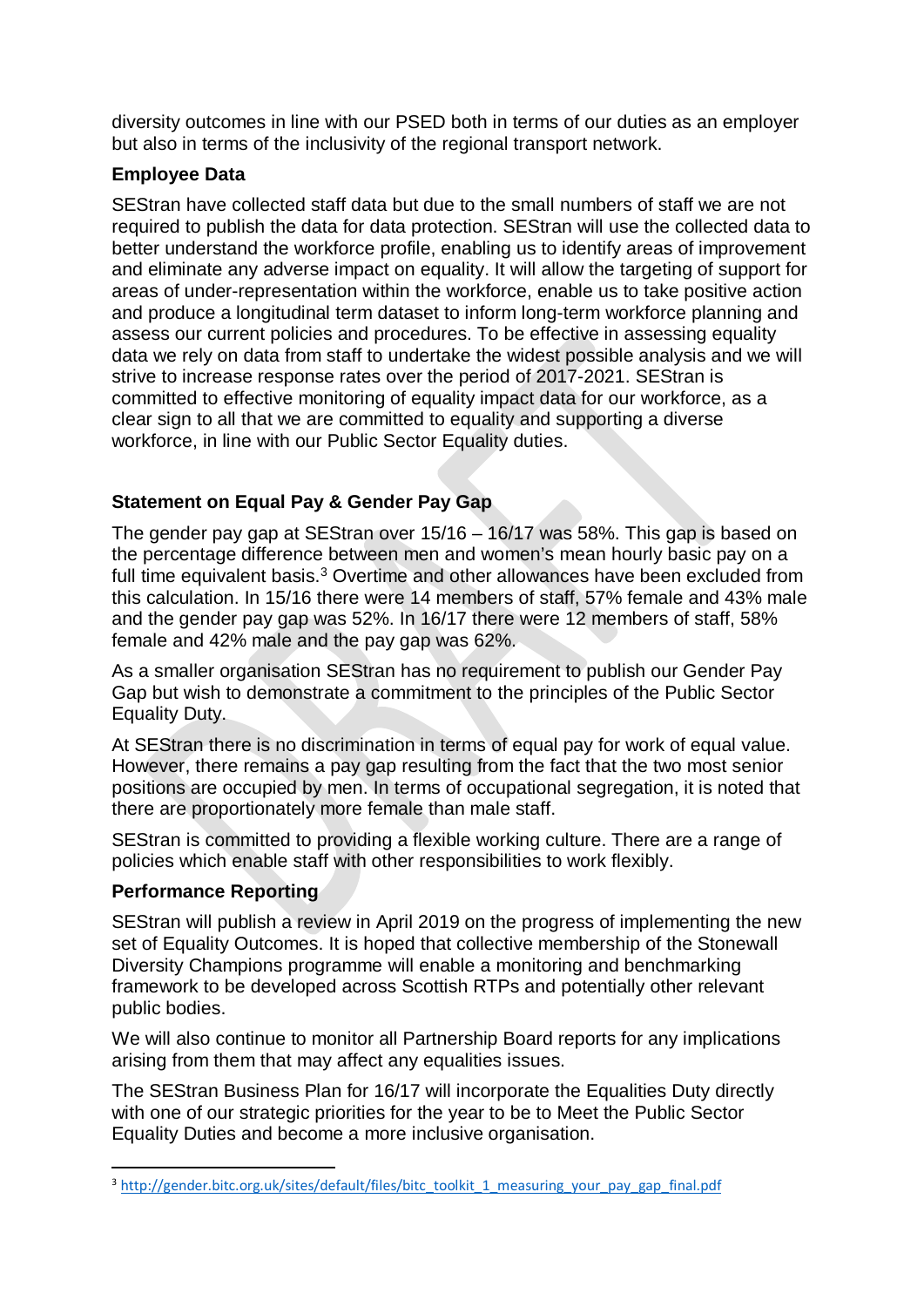# **Identification of Responsible Officers**

Emily Whitters – Business Support Officer Angela Chambers – Business Support Manager George Eckton – Partnership Director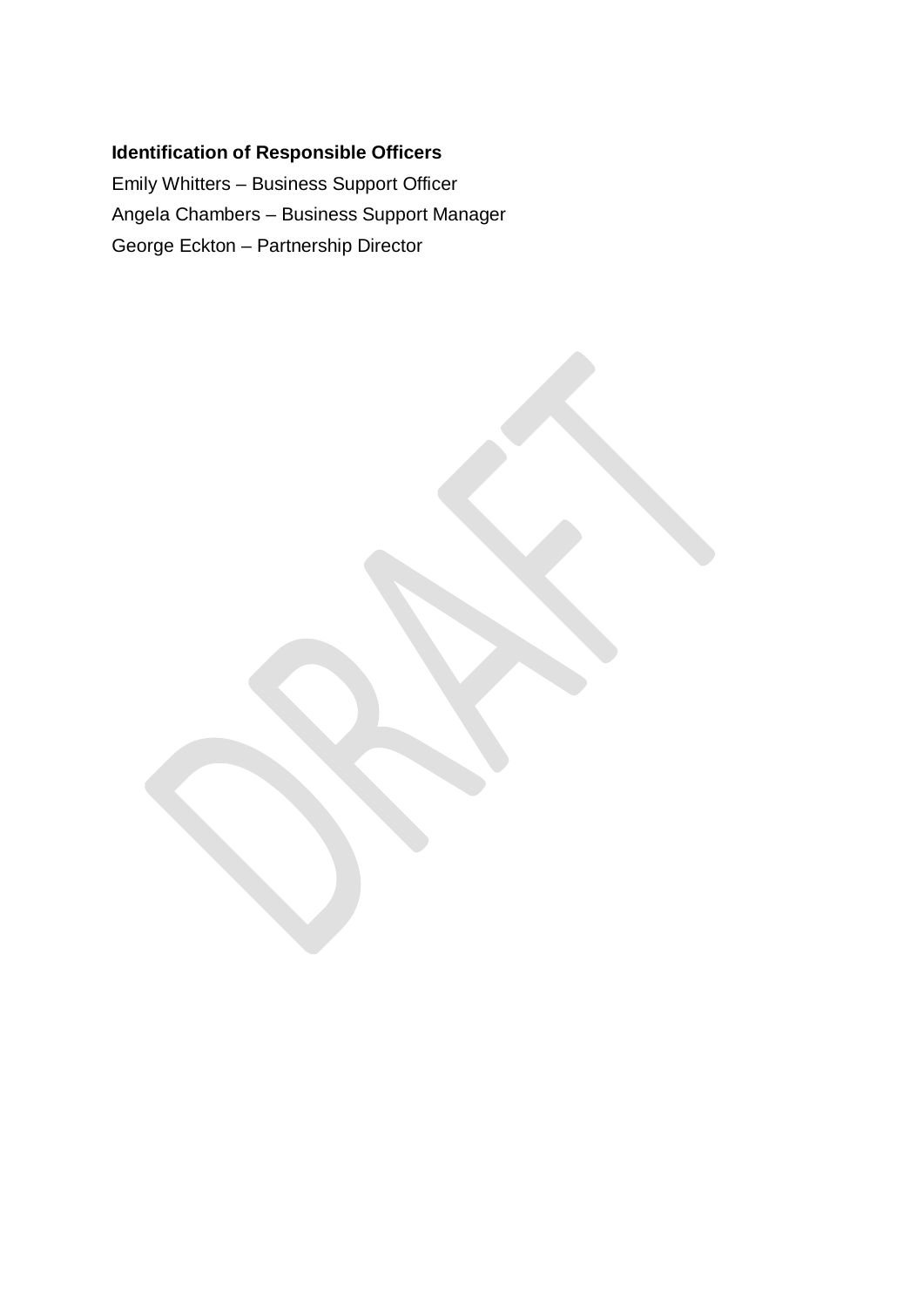### **SEStran Equality Outcomes 2017 - 2021**

### **Foreword**

Equality, Equity and Diversity are positive outcomes for all and fundamental tenants of any organisations corporate planning.

- Equality in terms of the state of everyone being equal and having equal status, rights or opportunities
- Equity in terms of the fairness and impartial aspects of the outcomes we seek
- Diversity is a strength, it avoids a uniformity of view and brings welcome challenge.

As Chair of SEStran since July 2016 I've been keen to challenge and support officers to continuously improve the implementation of our previous Equality Outcomes and the co-design of our new Equality Outcomes for the next 4 years. The document outlines where as a small public body [less than 10 full-time employees] we have sought and will continue to seek to continuously improve our processes, policies and projects to address the need to eliminate discrimination, foster good relations and enhance opportunity.

I've chaired and lead our Board Diversity Working Group and the Board in March outlined a desire to set up a Succession Planning Committee groups, working with our Equalities Forum and Changing the Chemistry amongst others to offer Board observing opportunities, which also contributes to our commitment to the Department of Work and Pensions Disability Confident scheme this year. I've also encouraged officers to work with Equate Scotland to deliver positive action to under-represented groups in the STEM sector of the economy and we have sought to continue to innovate around the delivery of the Thistle Card for those travelling with disabilities. I've also challenged officers despite not required to do so, to calculate our Gender Pay Gap and seek to use it as a mechanism alongside employee data in the consideration of equality and diversity workforce planning.

I've been keen to emphasise that this process is an integral and integrated part of the wider corporate planning process and included as a key priority in SEStran's Business Plan. There are clear key performance indicators and targets included in our work plan. Whilst I will not be in post for the delivery of the outcomes, I will watch with interest as I hope my successor as Chair can continue to foster, encourage and challenge SEStran and its partners to continuously delivery improvement in the Equality Outcomes until 2021 and beyond.

The journey to equality for many groups has been one long upward struggle for equality. I want SEStran as a transport partnership and public body to play its part, albeit small, in making the journey from here, challenging of the past processes and continue to seek with the resources available the destination of equality for all.

Cllr Lesley Hinds

Lesly think

Chair of SEStran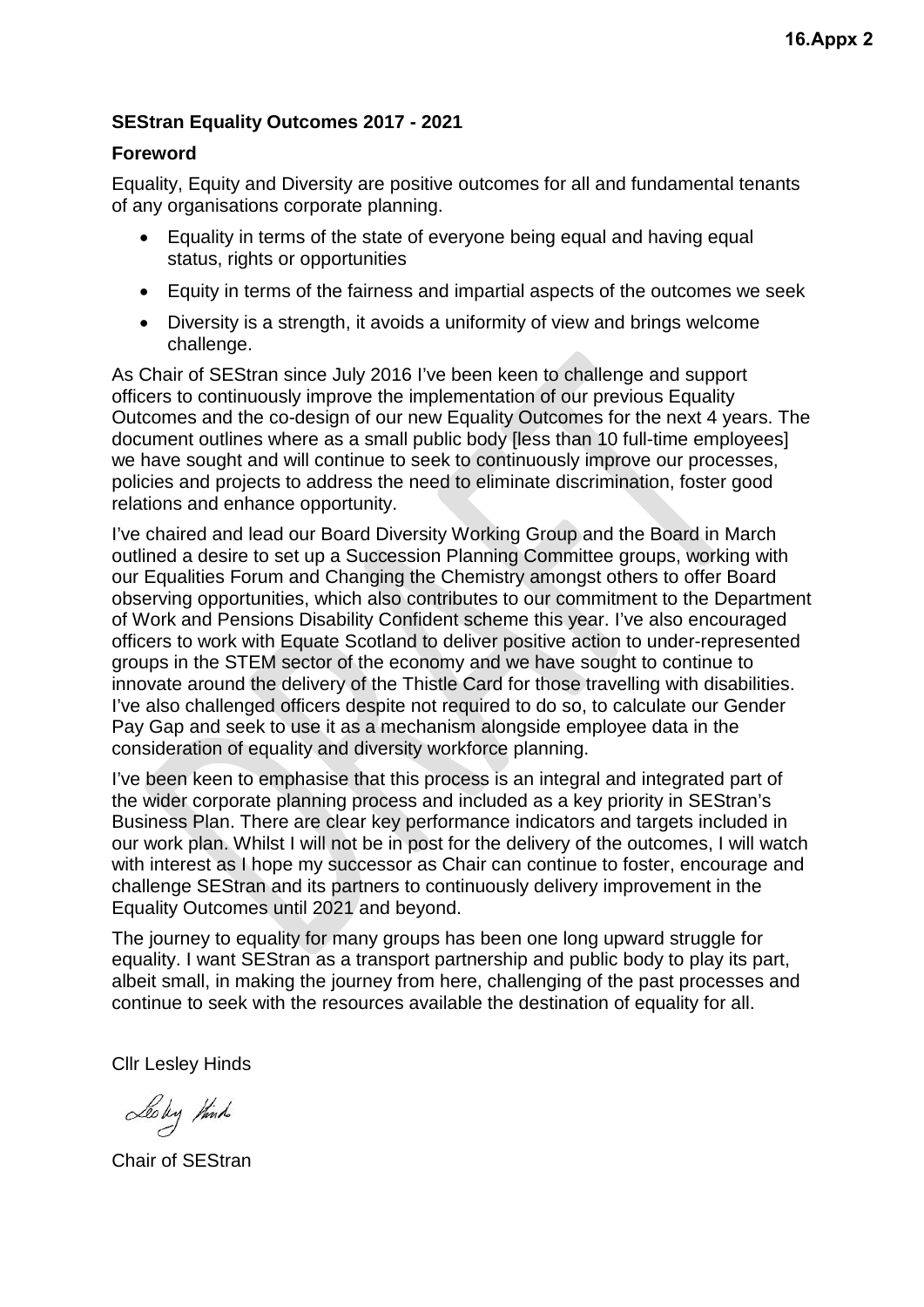### **Background**

SEStran is one of seven Regional Transport Partnership (RTPs) in Scotland. Our partnership area includes 8 local authorities, including City of Edinburgh, East Lothian, Midlothian, West Lothian, Fife, Falkirk, Clackmannanshire and Scottish Borders. This covers an area of 3180sq miles and is home to 28% of Scotland's population. SEStran is a Model 1 RTP, as defined under the Transport (Scotland) Act 2005, with a main function to deliver a Regional Transport Strategy (RTS) for the area. SEStran's RTS is the cornerstone of our work, it lays out our vision for the strategic development of transport in South East Scotland up to 2028 and includes a particular focus on links to and from Edinburgh, as the economic hub of the region. SEStran aims to develop a sustainable transportation system for the South East of Scotland that will enable business to function effectively, and provide everyone living in the region with improved access to healthcare, education, public services and employment opportunities.

### **Engagement**

### **Other Relevant Equality Evidence**

In order to develop our Equality Outcomes, we have undertaken an engagement process with staff and stakeholders through the SEStran Equality Forum, along with a public consultation. This process has informed our Equality Outcomes but will also enable us to better understand the needs of all stakeholders and will assist us in the development of policy and delivery of projects.

We used a range of methods to involve and engage our staff and stakeholders as detailed below:

When developing the Equality Outcomes 2017 – 2021, SEStran considered a wide range of evidence relating to the nine protected characteristics. This desk research was taken to the SEStran Equalities Forum in order to assist us in identifying groups which are currently under –represented in the Forum Membership. SEStran have since sought to increase the membership of the Forum and will continue to seek to foster good relations between the identified groups and the regional transport network issues.

### **Research**

The 2011 census showed that Scotland has an estimated population of 5,295,403 people, the highest ever population with a rise of 4.6% since 200[1](#page-12-0)<sup>1</sup>. The SEStran region comprises the local authority areas of City of Edinburgh, Fife, Falkirk, Clackmannanshire, Scottish Borders, East Lothian, Midlothian and West Lothian. The total estimated population of the SEStran area is 1,521,148 people. The population of Scotland is projected to grow further<sup>[2](#page-12-1)</sup>, and both East Lothian and City of Edinburgh have been subject to large population increases from 2005 – 2015, by 11.1% and 11% respectively<sup>[3](#page-12-2)</sup>.

### Age

<span id="page-12-1"></span><span id="page-12-0"></span><sup>1</sup> <http://www.scotlandscensus.gov.uk/ods-web/area.html><br>
<sup>2</sup> http://www.scotlandscensus.gov.uk/ods-web/area.html<br>
<sup>3</sup> http://www.scotlan<u>dscensus.gov.uk/ods-web/area.html</u>

<span id="page-12-2"></span>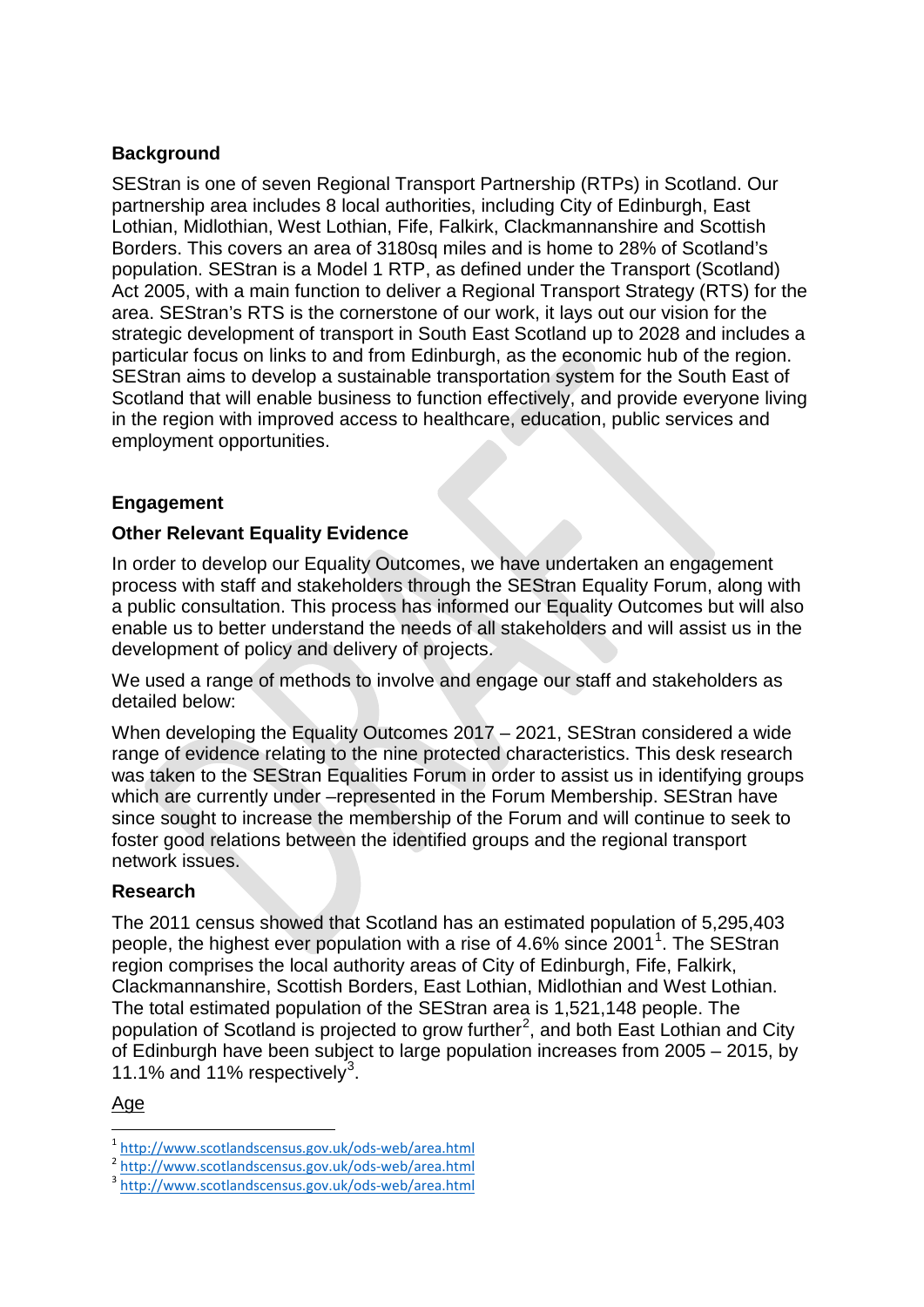While the population of Scotland is growing, it is also an aging population with an increase of 17% in the number of people aged 75 and over and 18% in the 60-74 age group<sup>[4](#page-13-0)</sup>. In the SEStran area 16.1% of the population is aged 65 years and older, 66.6% is aged between 16 – 64 years old and 17.3% is under 16 years old.

The Scottish Health Survey published most recently in 2015, shows that as people age they are less likely to describe their health as "very good" or "good"<sup>[5](#page-13-1)</sup>. A number of health problems have been identified that may affect elderly people's ability to use varying transport options, which could also come under the disability protected characteristic such as:

- Limited mobility
- Visual impairments
- Hearing conditions

### **Disability**

Within the SEStran area, 29.3% of the population is affected by a long term health condition or disability which impacts on their daily activities. The Scottish Government has collated data that states that adults with a disability or long-term illness were more likely to use a local bus service than those with no disability or long-term illness. In 2015, 50.4% of adults who had a long term health condition or disability had used a bus service in the previous month compared to 49.3% of adults who had no long term health condition or disability<sup>[6](#page-13-2)</sup>.

- 1.6% of the adult population has a long-standing illness, health problem or disability that meant they find using a car difficult to manage on their own.
- 4.7% of the adult population had a long-standing illness, health problem or disability that meant they find using a bus difficult to manage on their own.
- 3.6% of the adult population had a long-standing illness, health problem or disability that meant they find using a train difficult to manage on their own.<sup>[7](#page-13-3)</sup>

The bus industry has in recent years become far more accessible with 94% of buses being accessible or having a low floor in 2014/15, up from 33% in 2004/5.

### Race

The proportion of black and ethnic minority people living in the SEStran area is 4.02%, with a higher proportion in the City of Edinburgh of 8.3%. Indian, Pakistani and Chinese households were most likely to have access to a car. African households were least likely to have access to a car. At the time of the 2011 census, three quarters of households in Scotland had access to a car or van. The proportion was over 80% for Pakistani and White: Other British households and lowest (47%) for African households. Pakistani households were most likely to have access to three or more cars; 20% of Pakistani households had three or more cars, compared to a Scottish average of 9%.

<span id="page-13-0"></span><sup>4</sup> <https://www.nrscotland.gov.uk/files/statistics/high-level-summary/j11198/j1119802.htm><br>
5 http://www.gov.scot/Topics/Statistics/Browse/Health/scottish-health-survey<br>
6 http://www.gov.scot/Topics/People/Equality/Equalities

<span id="page-13-1"></span>

<span id="page-13-2"></span>

<span id="page-13-3"></span>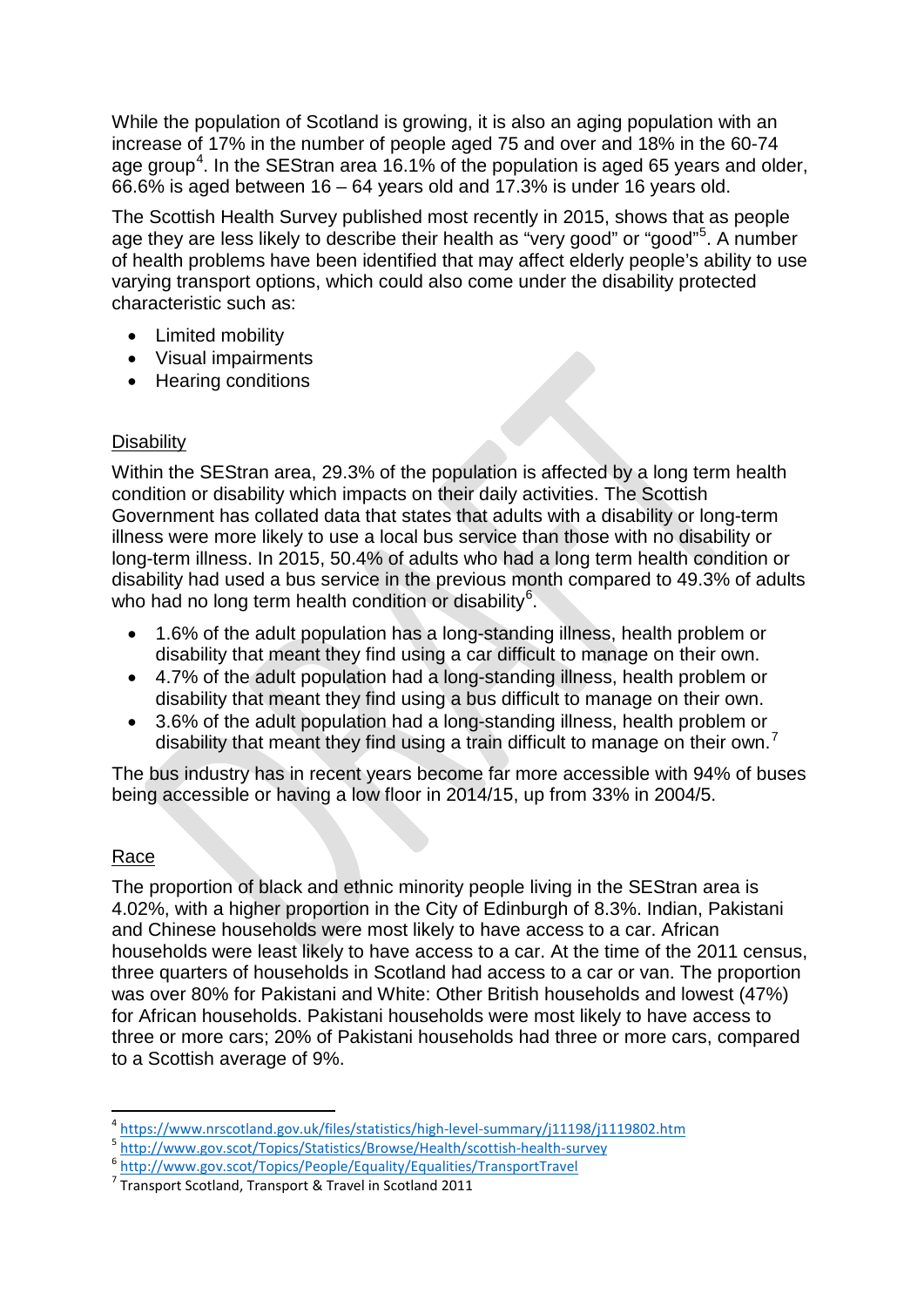### Religion or Belief

In the 2011 census, 56.3% of the Scottish population reporting currently having a religion. 36.7% of the Scottish population reporting having no religion. Within the SEStran area 49.9% of people reported having a religion and 43.2% reporting having no religion. Sikhs had the highest car access with the majority (52%) having access to two or more cars or vans. Hindus had the lowest car access, with over two fifths (42%) living in households with no access to a car or van.

### Sex

In 2011 the gender balance across Scotland was recorded as 51.5% female and 48.5% male. The gender balance across the SEStran area was broadly the same.

As stated in the Transport and Travel in Scotland study 2015, women are more likely to use public transport than men. 49% of women had used the bus in the last month compared to only 42% of men. 13% of women used the bus everyday compared to 11% of men. 8% of men and 31% of women had used the train within the past month.

### Sexual Orientation

The Scottish Household Survey introduced a question on sexual orientation in 2011 as one of their core questions. In 2015 98.1% of respondents identified themselves as heterosexual, 0.[8](#page-14-0)% as gay/lesbian, 0.2% as bisexual and 0.2% as other. $8\,$  16% LGBT people say they have experienced poor treatment because of their sexual orientation or gender identity when accessing a public service in the last three years<sup>[9](#page-14-1)</sup>

### Gender Reassignment

There is currently no formal monitoring to collect information on gender identity through the census or Scottish Household Survey.

### Pregnancy & Maternity

There is limited available quantitative evidence on use of transport with regard to those on maternity leave, or those caring for children. Within the SEStran area, Lothian Buses are a major provider of bus travel. As of December 2011, buses with buggy space make up around 40% of the Lothian Bus fleet<sup>10</sup>.

### **Staff Engagement**

One of the first suggestions from guidance is the need to involve staff with the process of developing Equality Outcomes. SEStran employees met several times during 2016 to discuss the process of reviewing the set of outcomes and developing

<span id="page-14-1"></span><span id="page-14-0"></span> $\frac{\text{9} \text{http://www.gov.scot/Resource/0050/00506173.pdf}}{\text{http://www.stonewallscotland.org.uk/sites/default/files/ysys\_report_ light_2014.pdf}}$  p.4 10 http://lothianbuses.co.uk/assets/files/Accessibility\_Review.pdf

<span id="page-14-2"></span>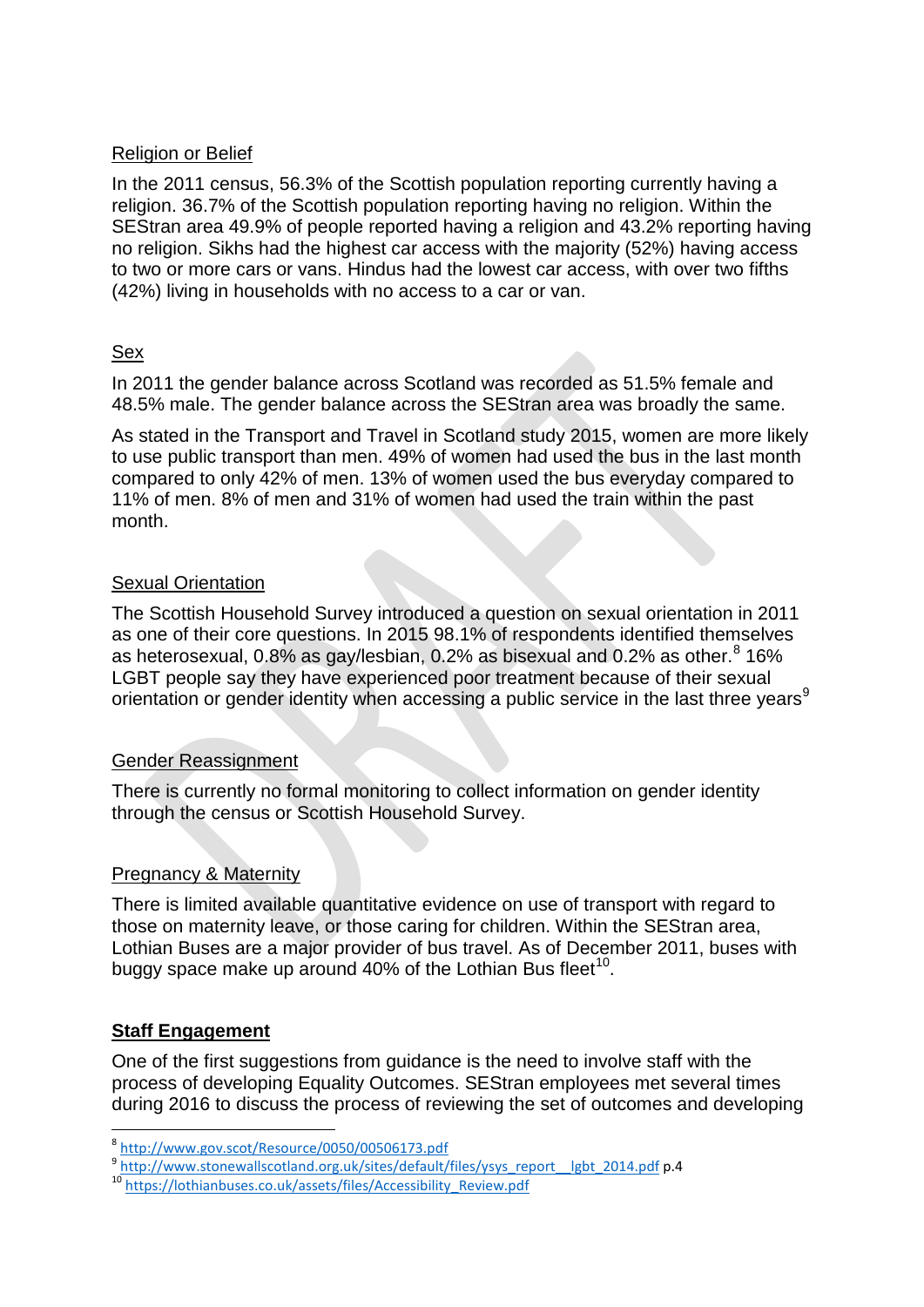new outcomes. From these meetings a project plan and participation statement was developed to better enable the involvement of individuals and groups representing those with protected characteristics, under the Equality Act, to know how and when they could engage in shaping SEStran's Equality Outcomes.

### **Stakeholder Engagement**

At each stage of the development of the SEStran Equality Outcomes, SEStran took a paper to our Equality Forum to invite their help in developing the Equality Outcomes. The SEStran Equality Forum consists of a wide range of people including service users with protected characteristics and those from groups representing protected characteristics. Staff also undertook individual meetings with various individuals representing equalities expertise or groups representing protected characteristics. Further, SEStran undertook a 4 week consultation on the draft Outcomes to engage with as wide a range of people and organisations as possible.

### **Outcomes**

Our Equality Outcomes for 2017 – 2021 are:

Outcome 1: An Equitable, Diverse and Representative Organisation

Outcome 2: A Safe, Accessible and Equitable Regional Transport Network

# **1. An Equitable, Diverse and Representative Organisation**

SEStran is committed to creating a culture in which diversity and equality of opportunity are promoted actively, discrimination is eliminated and good relations are fostered amongst all staff, members and stakeholders.

SEStran seeks to increase the diversity in the nature of its members who they represent and the workforce of the organisation. We recognise that we need to evaluate both the current monitoring of the diversity of our workforce and governance, and are committed to activity and plans to achieve these outcomes over the next 4 years. SEStran has conducted staff monitoring but due to the small size of the organisation are not obligated to publish these figures. SEStran will use the collected data to better understand the workforce profile, enabling us to identify areas of improvement and eliminate any adverse impact on equality. It will allow the targeting of support for areas of under-representation within the workforce, enable us to take positive action and produce a longitudinal term dataset to inform long-term workforce planning and assess our current policies and procedures. To be effective in assessing equality data we rely on data from staff to undertake the widest possible analysis and we will strive to increase response rates over the period of 2017 – 2021. SEStran is committed to effective monitoring of equality impact data for our workforce, as a clear sign to all that we are committed to equality and supporting a diverse workforce, in line with our Public Sector Equality Duties.

SEStran's commitment to improving the diversity of our workforce is constrained by the wider public sector financial situation at present, which means increasing diversity solely through recruitment will be limited and we are also constrained by the current legislative context at time of issuing these outcomes around governance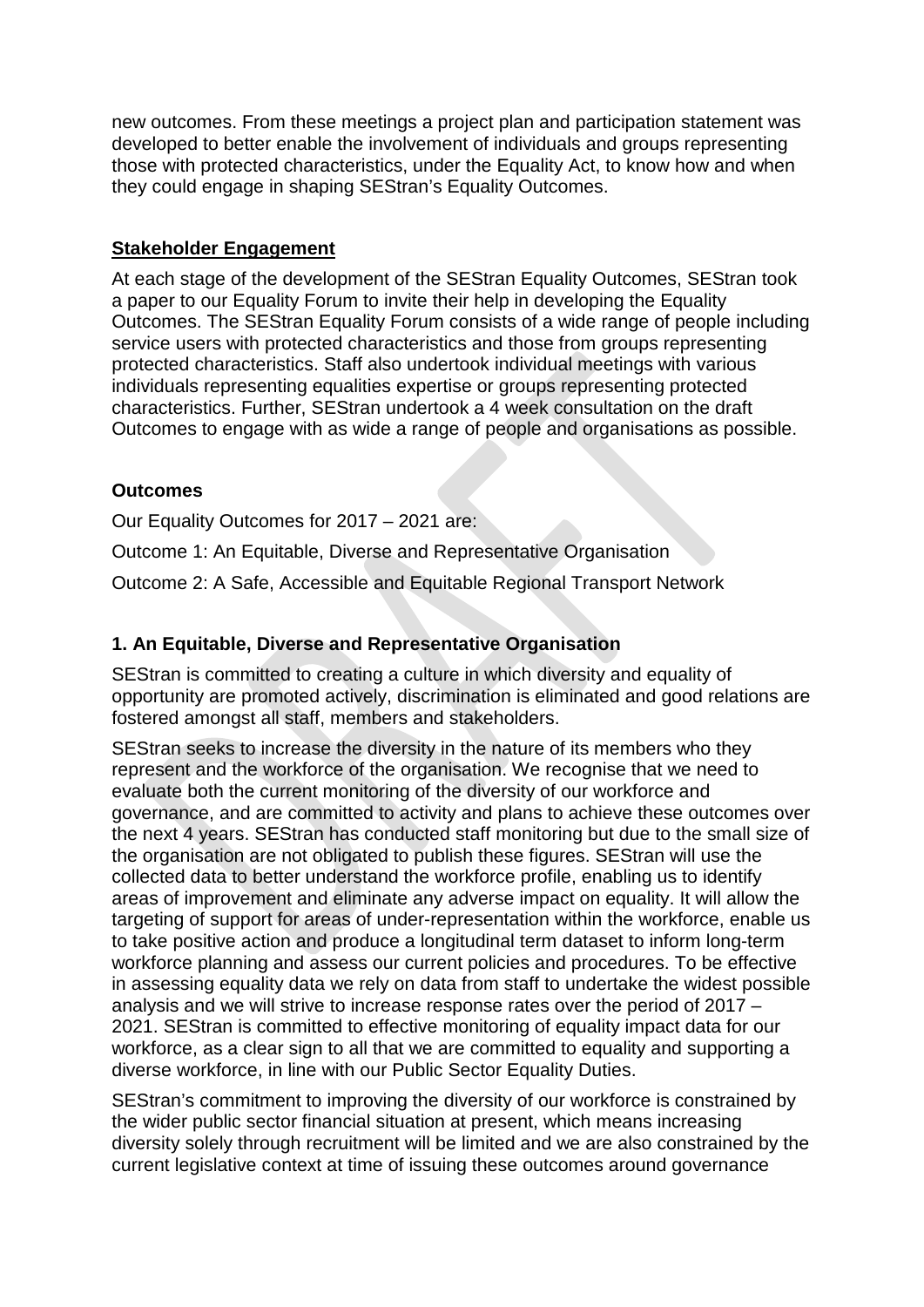diversity. However, we will seek to take all possible steps to enhance opportunities within the current policy and parliamentary legislation context over the next 4 years. SEStran has committed to undertake positive action with Equate Scotland over the summer of 2017 to address the wider under-representations in gender terms with the Science, Technology, Engineering and Mathematics (STEM) sector, but also recognises our wider public duties to the wider workforce of Scotland.

This will build on the existing commitment made by the SEStran Partnership Board in Summer 2016 to set up a Board Diversity Working Group to address issues of under-representation as far as possible, committing to producing a Board Diversity Succession Plan. The Board Diversity Working Group will now evolve in to a Succession Planning Committee in order to deliver the outputs of the SEStran Board Succession Plan. While SEStran will seek to influence the advancement of equality of representation on our Board, there is a legislative recognition that over two-thirds of our Board are elected members appointed by constituent councils. Therefore this will depend to a large extent on the diversity of members appointed by constituent councils and the impacts of the proposed Gender Balance Bill for Parliament in 2016/17 on the requirement for public bodies such as SEStran to seek to improve the diversity of its Board through the appointment of non-councillor members by April 2018.

### **Equality Outcome 1 An Equitable, Diverse and Representative Organisation**

**Activity / Plans** Employee information should be collected with an 80% response rate across all characteristics by 2019 and 100% response rate by 2021.

> Undertake awareness raising of SEStran as an employer and use positive action as appropriate to address under-representation within certain areas.

Develop a plan for moving towards a more representative workforce and Board by 2021.

Work with our stakeholders to ensure that a wide range of applicants are encouraged to apply for noncouncillor member appointments using a variety of mechanisms, including application support and other positive action initiatives.

Monitor and review our promotion, training and progression opportunities to ensure they are fair and transparent for workforce and Board members.

Work with staff networks to ensure that staff are able to work in a supportive and inclusive environment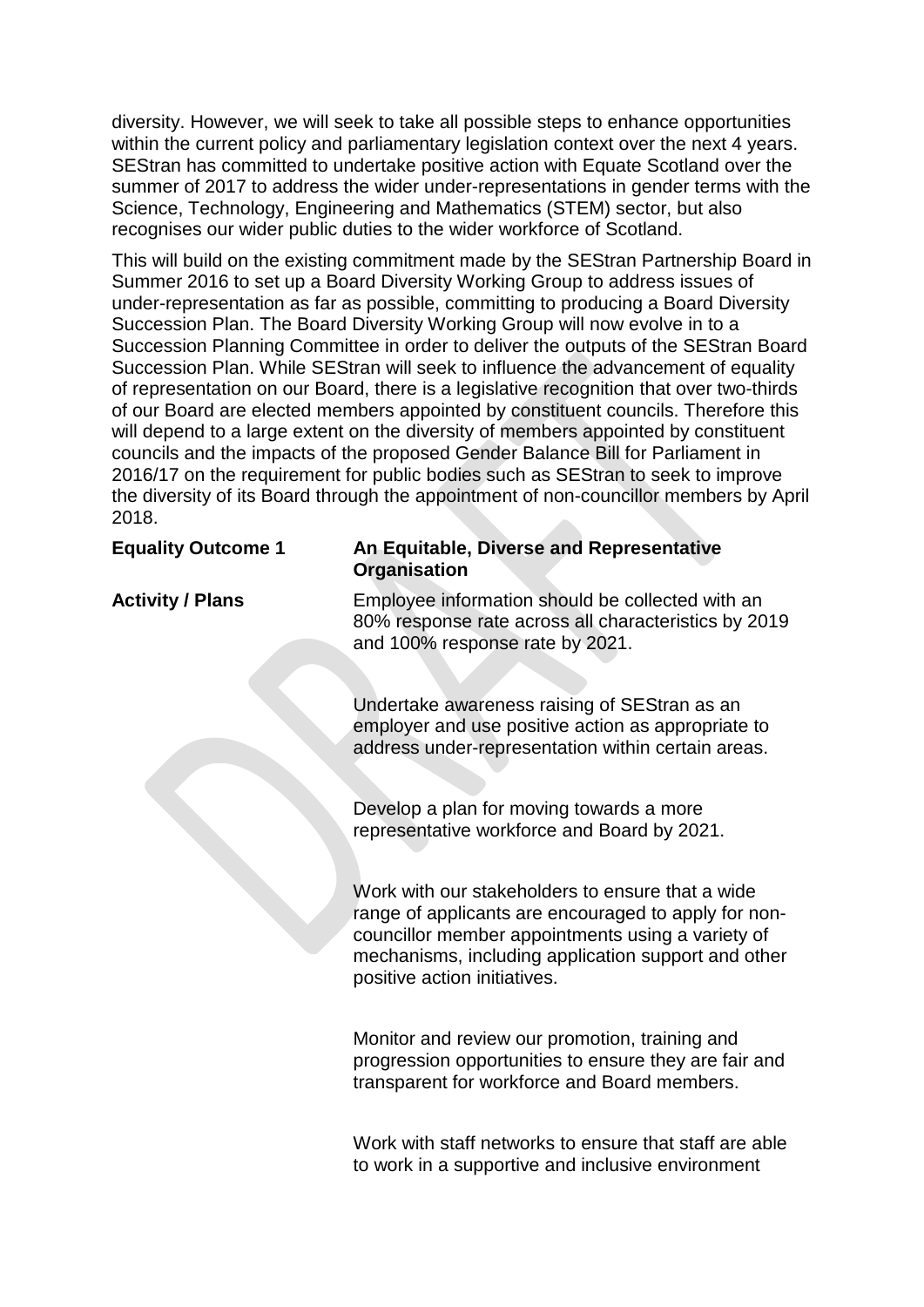|                               | where they feel safe and respected through the<br>delivery of relevant policies and procedures.            |
|-------------------------------|------------------------------------------------------------------------------------------------------------|
| <b>Measuring Progress</b>     | Employee data, disaggregated by protected<br>characteristic.                                               |
|                               | Annual employee survey responses provided by staff<br>across protected characteristics on an annual basis. |
|                               | Regular survey of diversity of Board members in line<br>with 2016 Equality Act regulations.                |
|                               | Calculate a non-statutory analysis of SEStran's<br>gender pay gap.                                         |
|                               | Qualitative feedback mechanisms on staff experience<br>and training and development policy monitoring.     |
| <b>Public Sector Equality</b> | Eliminate discrimination                                                                                   |
| <b>Duty</b>                   |                                                                                                            |
|                               | <b>Advance Equality of Opportunity</b>                                                                     |
|                               | Foster good relations                                                                                      |
|                               |                                                                                                            |
| Protected characteristics     | Age                                                                                                        |
|                               | <b>Disability</b>                                                                                          |
|                               | <b>Gender Reassignment</b>                                                                                 |
|                               | Race                                                                                                       |
|                               | Religion or Belief<br><b>Sex</b>                                                                           |
|                               | <b>Sexual Orientation</b>                                                                                  |
|                               | Marriage & Civil Partnership                                                                               |
|                               | <b>Pregnancy &amp; Maternity</b>                                                                           |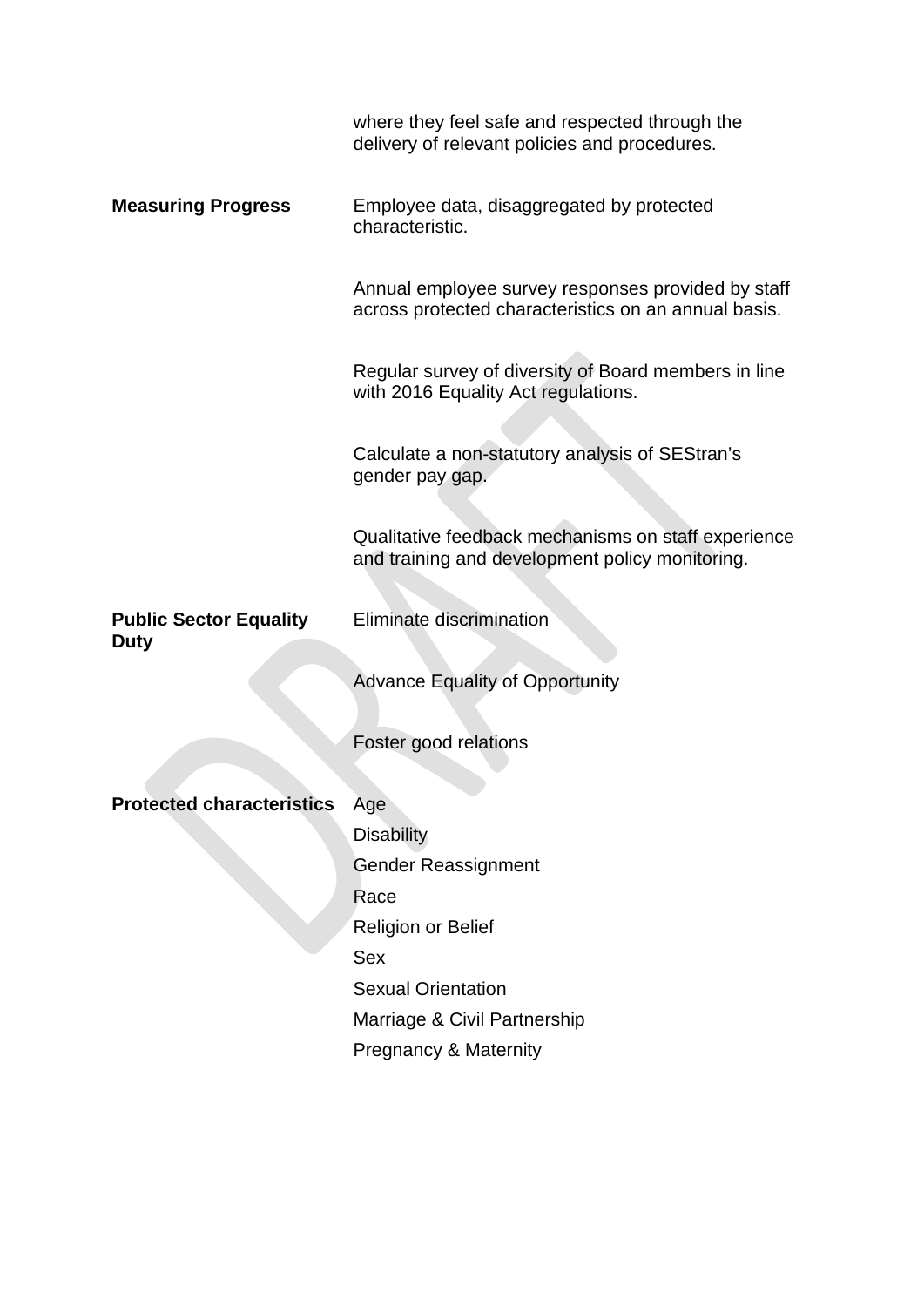# **2. A Safe, Accessible and Equitable Regional Transport Network**

SEStran is committed to producing a delivery strategy that seeks to make transport easier to use for all by promoting measures to further improve the safety, accessibility and equity of the transport network across the South-East of Scotland.

The journeys which take place across the transport network within the region, start in the planning/decision stage of an individual citizen or business choosing which method of transport to utilise for their travel. These types of journeys should be fully accessible to all, and particularly those who share a protected characteristic. There is evidence that shows that issues such as lack of support, comfort and safety when travelling or lack of availability of suitable forms of transport may mean that some users with protected characteristics are unable to make these journeys.

A contributing factor to this is that transport users can sometimes be unaware of the level of accessible travel information provided or where to find it.

In 2011, SEStran launched the Thistle Assistance Card to make it easier for older and disabled people to use public transport. The initial idea was raised by the SEStran Equality Forum following the demise of the nationally funded assistance card by Enable Scotland. Forum Members believed that the card was essential for helping people with all types of disability to access and use public transport. Since its launch SEStran has distributed around 45,000 cards and the design has been adopted by other Regional Transport Partnerships making it a nationally recognised card.

Safety and security can also be a concern for young and older people, women and certain BAME people, more so than other groups. There can be a fear of crime particularly when travelling alone on certain modes/routes of transport, particularly in terms of antisocial behaviour or sexual harassment of women on public transport and/or hate crime towards other groups. This can affect the frequency of travel for these groups and curtail their mobility. There is also the difference in road safety outcomes especially for children / young people or older people in terms of greater likelihood for negative outcomes in road use. There are a number of protected characteristics shared by those who experience or are most vulnerable to serious incidents on roads.

| <b>Equality Outcome 2.</b> | Safe, Accessible and Equitable Regional<br><b>Transport Network</b>                                                               |
|----------------------------|-----------------------------------------------------------------------------------------------------------------------------------|
| <b>Activity / Plans</b>    | Continue to roll out Real Time Passenger<br>Information system to increase users confidence of<br>using the bus at certain times. |
|                            | Undertake a full Equality Impact Assessment for the<br>renewal of the Regional Transport Strategy during<br>$2017 - 2021$ .       |

Continue and extend engagement to groups with or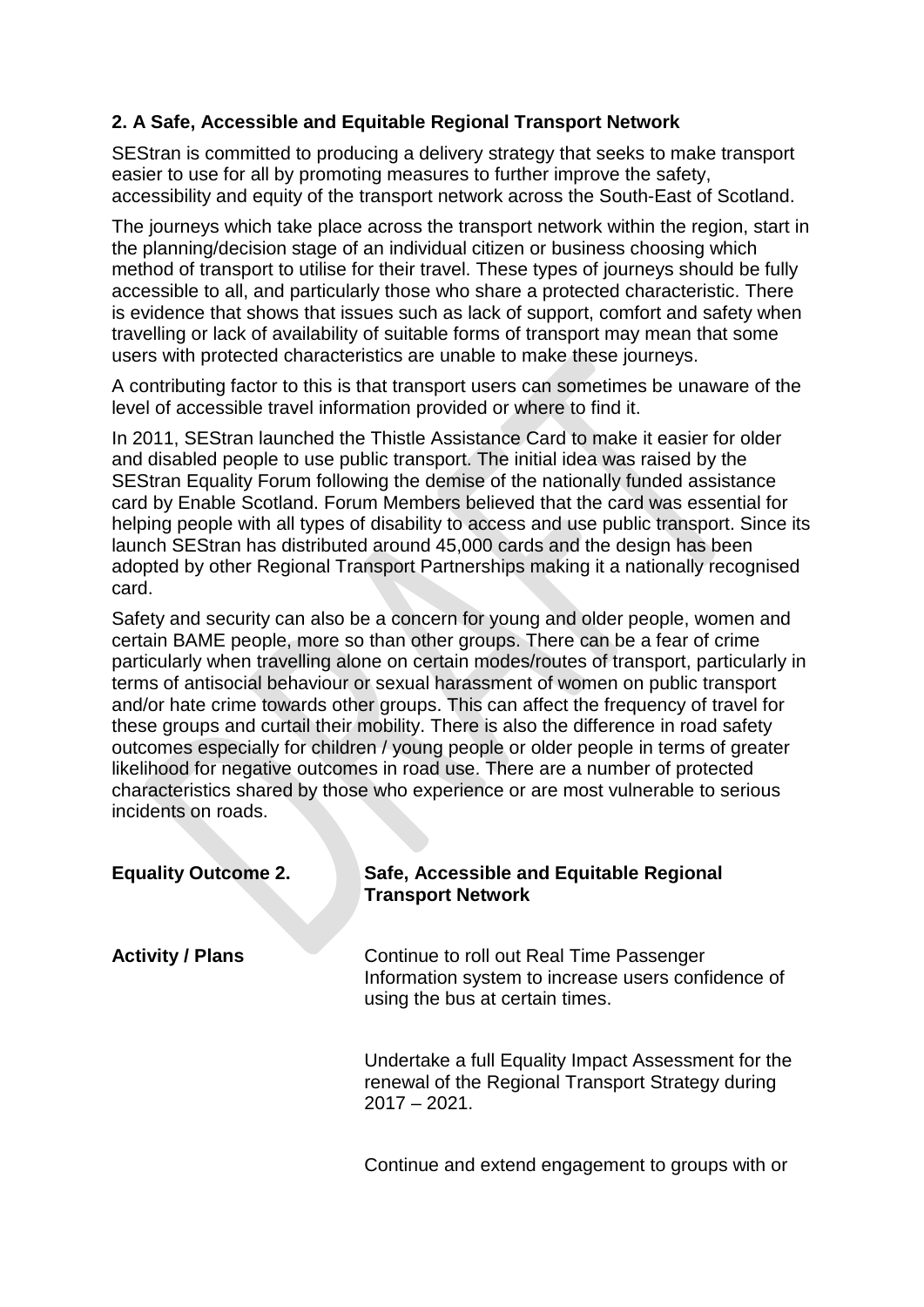|                                              | representing groups who have/share a protected<br>characteristic. It has been identified through officer<br>research and engagement with the Equalities<br>Forum that certain groups are under-represented<br>currently within the Forum. SEStran will seek to<br>address this. |
|----------------------------------------------|---------------------------------------------------------------------------------------------------------------------------------------------------------------------------------------------------------------------------------------------------------------------------------|
|                                              | Seek to influence national strategy and policy of key<br>partners on the issue of safety, accessibility and<br>equity for all users of transport during 2017 - 2021.                                                                                                            |
|                                              | Work with our stakeholders to ensure that equality<br>advances through the work of a range of partners<br>within the SEStran area and act as an advocate for<br>equality issues across all transport modes.                                                                     |
|                                              | Monitor and review existing equality actions to see if<br>further advances promoting opportunity can be<br>undertaken through further developments of<br>existing projects.                                                                                                     |
| <b>Measuring Progress</b>                    | Conduct passenger surveys on bus networks to<br>analyse perceptions of accessibility, safety and<br>security.                                                                                                                                                                   |
|                                              | Qualitative feedback from protected characteristics<br>groups via the SEStran Equality Forum.                                                                                                                                                                                   |
|                                              | User satisfaction surveys and general feedback on<br>the delivery of projects such as the Thistle Card and<br>App.                                                                                                                                                              |
| <b>Public Sector Equality</b><br><b>Duty</b> | <b>Eliminate Discrimination</b>                                                                                                                                                                                                                                                 |
|                                              | <b>Advance Equality of Opportunity</b>                                                                                                                                                                                                                                          |
|                                              | Foster good relations                                                                                                                                                                                                                                                           |
| <b>Protected Characteristics</b>             | Age<br><b>Disability</b><br><b>Gender Reassignment</b><br>Race                                                                                                                                                                                                                  |